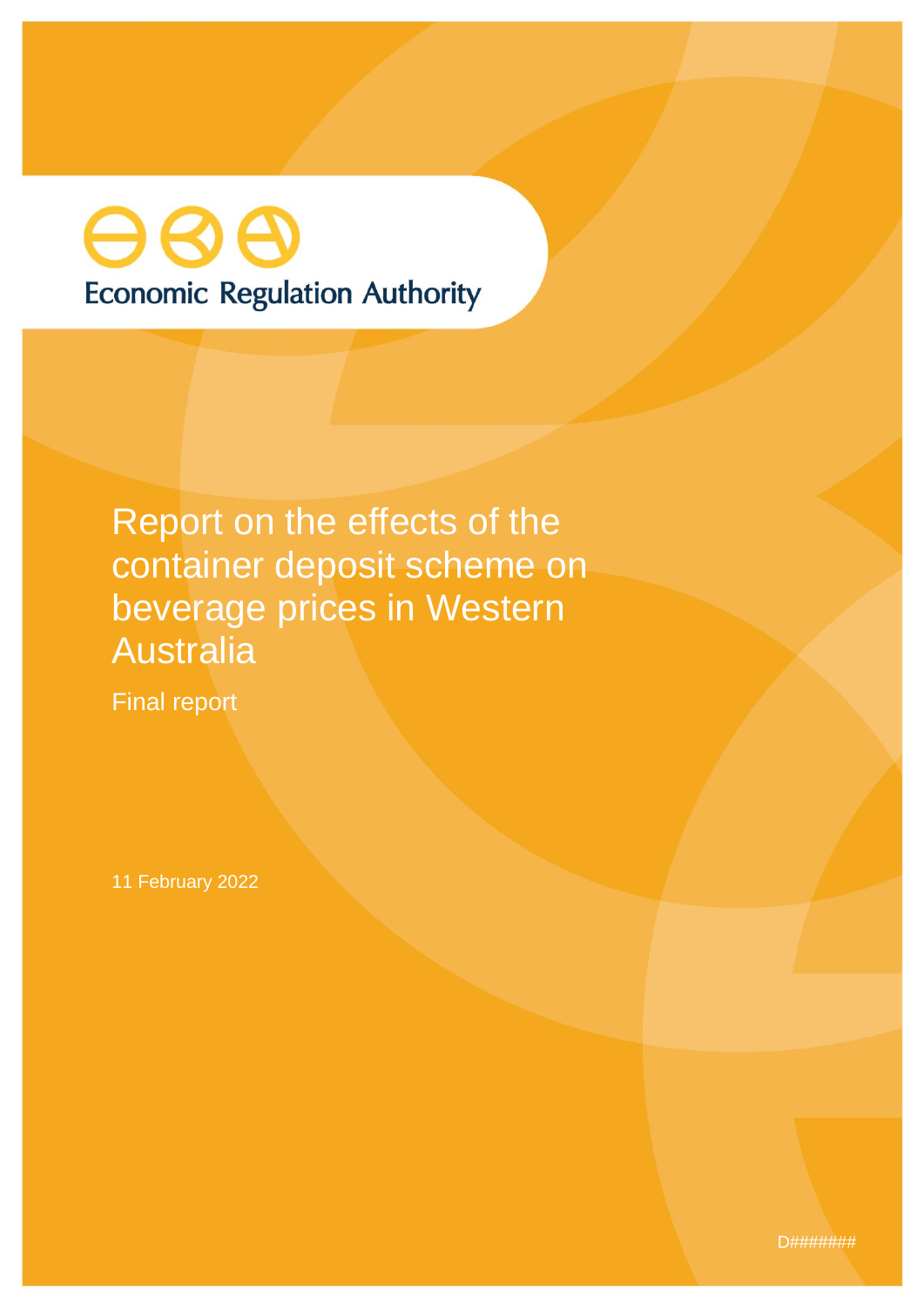#### **Economic Regulation Authority**

Level 4, Albert Facey House

469 Wellington Street, Perth WA 6000

**Telephone** 08 6557 7900

**Email** info@erawa.com.au

**Website** www.erawa.com.au

This document can also be made available in alternative formats on request.

National Relay Service TTY: 13 36 77

© 2022 Economic Regulation Authority. All rights reserved. This material may be reproduced in whole or in part provided the source is acknowledged

**Report on the effects of the container deposit scheme on beverage prices in Western Australia –** Final report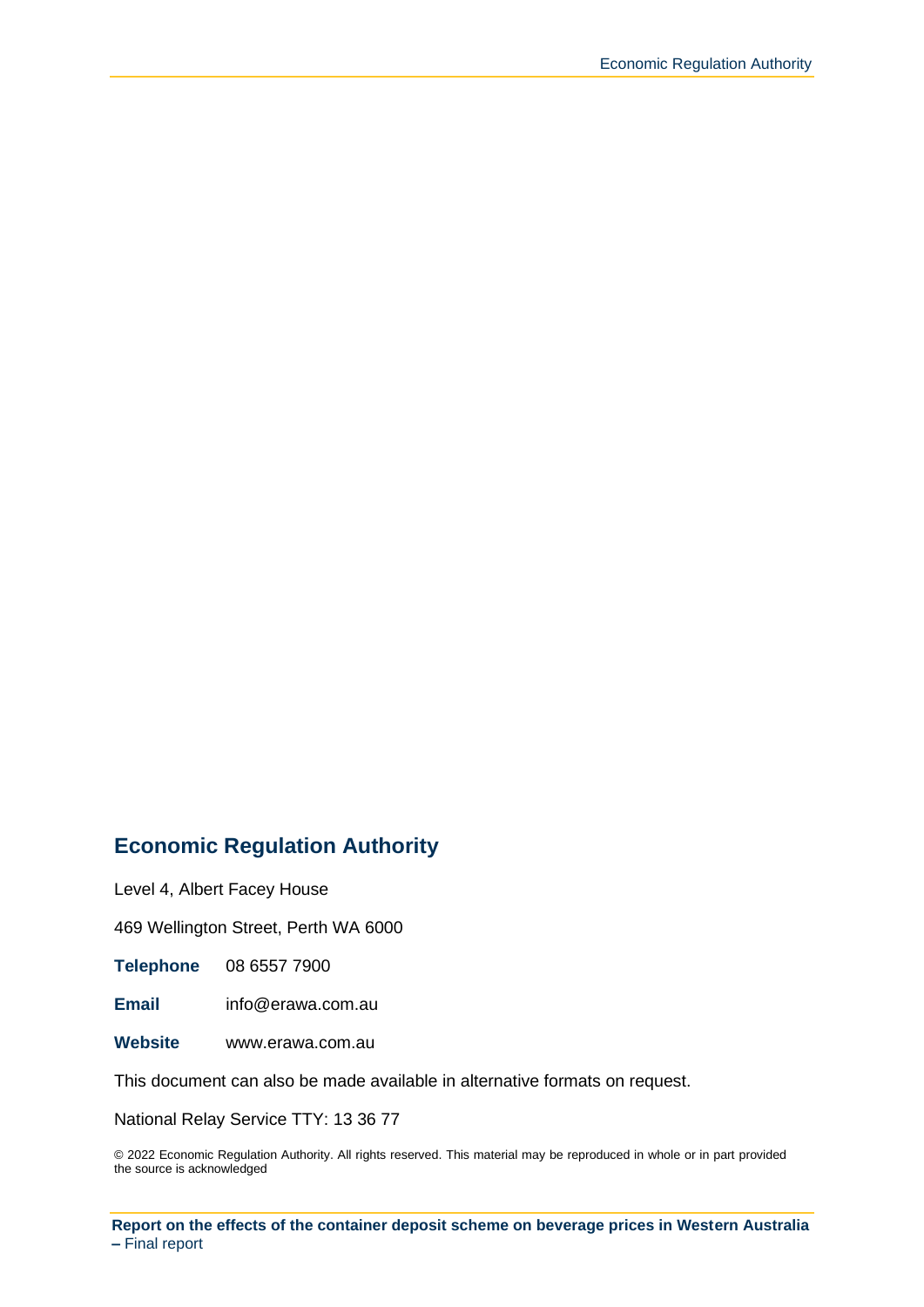# **Contents**

| $\mathbf 1$ . |       |                                                                       |  |  |  |  |
|---------------|-------|-----------------------------------------------------------------------|--|--|--|--|
|               | 1.1   |                                                                       |  |  |  |  |
|               | 1.2   |                                                                       |  |  |  |  |
|               | 1.3   |                                                                       |  |  |  |  |
|               | 1.4   |                                                                       |  |  |  |  |
|               | 1.5   |                                                                       |  |  |  |  |
| 2.            |       |                                                                       |  |  |  |  |
| 3.            |       |                                                                       |  |  |  |  |
| 4.            |       |                                                                       |  |  |  |  |
|               | 4.1   |                                                                       |  |  |  |  |
|               | 4.2   |                                                                       |  |  |  |  |
| 5.            |       |                                                                       |  |  |  |  |
|               | 5.1   |                                                                       |  |  |  |  |
|               | 5.2   |                                                                       |  |  |  |  |
|               | 5.3   |                                                                       |  |  |  |  |
|               | 5.4   |                                                                       |  |  |  |  |
|               | 5.5   |                                                                       |  |  |  |  |
|               | 5.5.1 |                                                                       |  |  |  |  |
|               | 5.5.2 |                                                                       |  |  |  |  |
|               | 5.6   |                                                                       |  |  |  |  |
|               | 5.6.1 |                                                                       |  |  |  |  |
|               | 5.6.2 |                                                                       |  |  |  |  |
|               | 5.6.3 |                                                                       |  |  |  |  |
|               | 5.6.4 |                                                                       |  |  |  |  |
|               | 5.7   |                                                                       |  |  |  |  |
|               | 5.8   |                                                                       |  |  |  |  |
| 6.            |       | Consistency of changes in prices with costs incurred by suppliers  24 |  |  |  |  |
|               | 6.1   |                                                                       |  |  |  |  |
|               | 6.2   |                                                                       |  |  |  |  |
| 7.            |       |                                                                       |  |  |  |  |
|               |       | <b>List of appendices</b>                                             |  |  |  |  |
|               |       |                                                                       |  |  |  |  |
|               |       |                                                                       |  |  |  |  |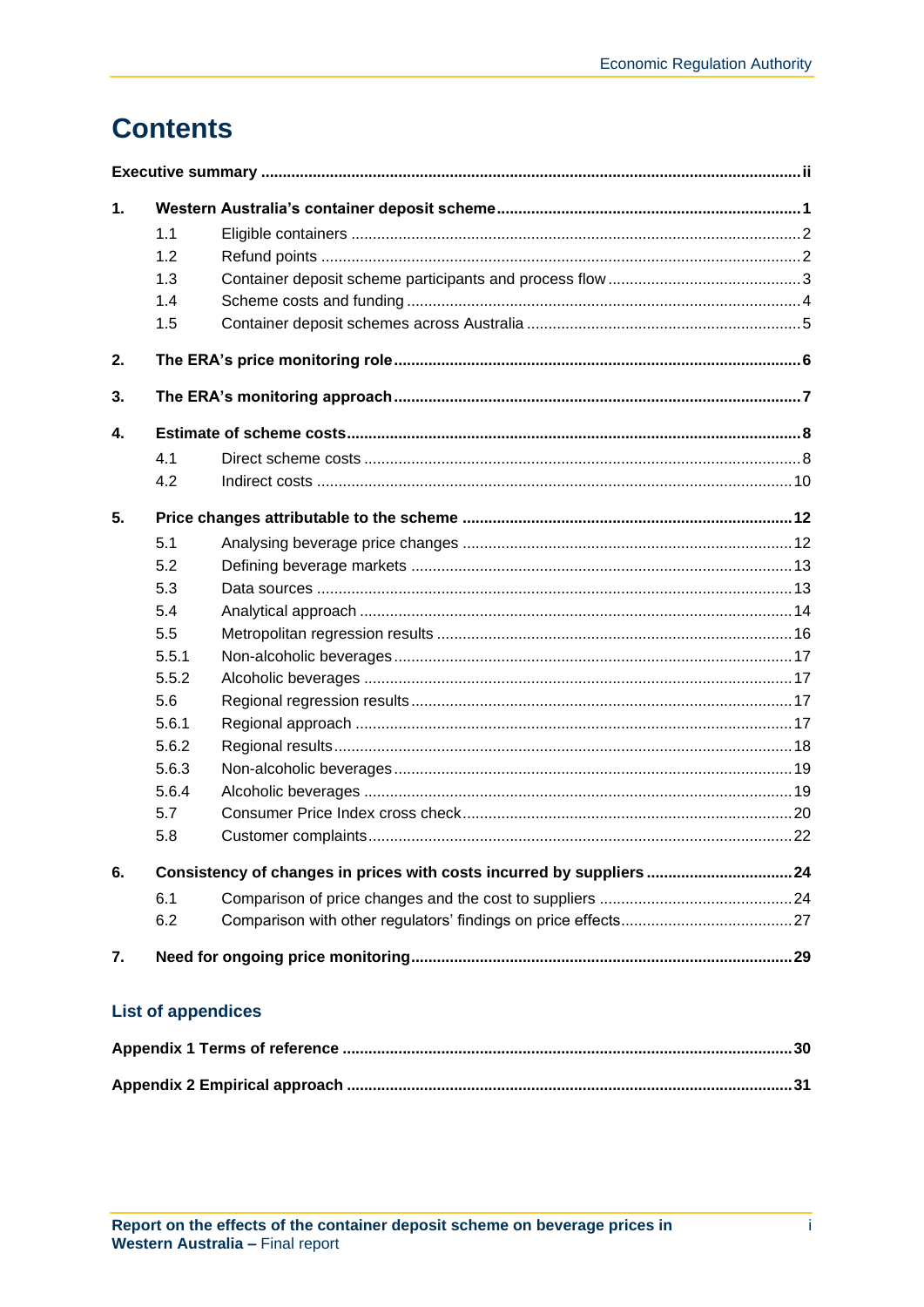# <span id="page-3-0"></span>**Executive summary**

In May 2019 the State Government asked the Economic Regulation Authority to monitor any effect that the new container deposit scheme, Containers for Change, had on drink prices. The Government asked the ERA to do this to help ease any community concerns that the introduction of the scheme might be used to unfairly increase drink prices.

Containers for Change commenced on 1 October 2020. Through the scheme, consumers can return eligible drink containers to receive a refund of 10 cents each.

The State Government introduced the scheme to increase the rate of recycling and reduce littering in Western Australia. The scheme mostly targets single-serve drinks – such as bottled water, soft drinks, beer and cider – that are most likely to be consumed outside the home and become litter.

Drink suppliers pay a fee to fund the cost of Containers for Change. This fee is charged on each container and includes both the costs of paying refunds and operating the scheme.

The ERA monitored drink prices before and after the scheme's introduction to determine whether suppliers and retailers increased prices by more than the amount they were being charged to take part in the scheme.

In July 2021 the ERA released a draft report on the scheme's first six months, which found that average price increases were below the cost of operating the scheme.

This final report covers the scheme's first year of the operation.

#### **Findings**

Over the first year of the scheme, fees have remained unchanged. The average scheme fee was 12.82 cents per container.

The ERA finds that, on average, the drink price increases over the first year of the scheme are less than, or very close to, the average scheme fee.

| Effect on drink prices – Metropolitan region               |                             |                             |                                  |  |  |
|------------------------------------------------------------|-----------------------------|-----------------------------|----------------------------------|--|--|
| <b>Non-alcoholic beverages</b>                             |                             |                             |                                  |  |  |
| Average increase from Containers<br>for Change: 13.2 cents | Soft drinks<br>$13.5$ cents | Water<br>$12.0$ cents       | <b>Fruit juice</b><br>12.3 cents |  |  |
| <b>Alcoholic beverages</b>                                 |                             |                             |                                  |  |  |
| Average increase from Containers<br>for Change: 3.9 cents  | <b>Beer</b><br>3.3 cents    | Ready-to-drink<br>7.5 cents | Cider<br>5.7 cents               |  |  |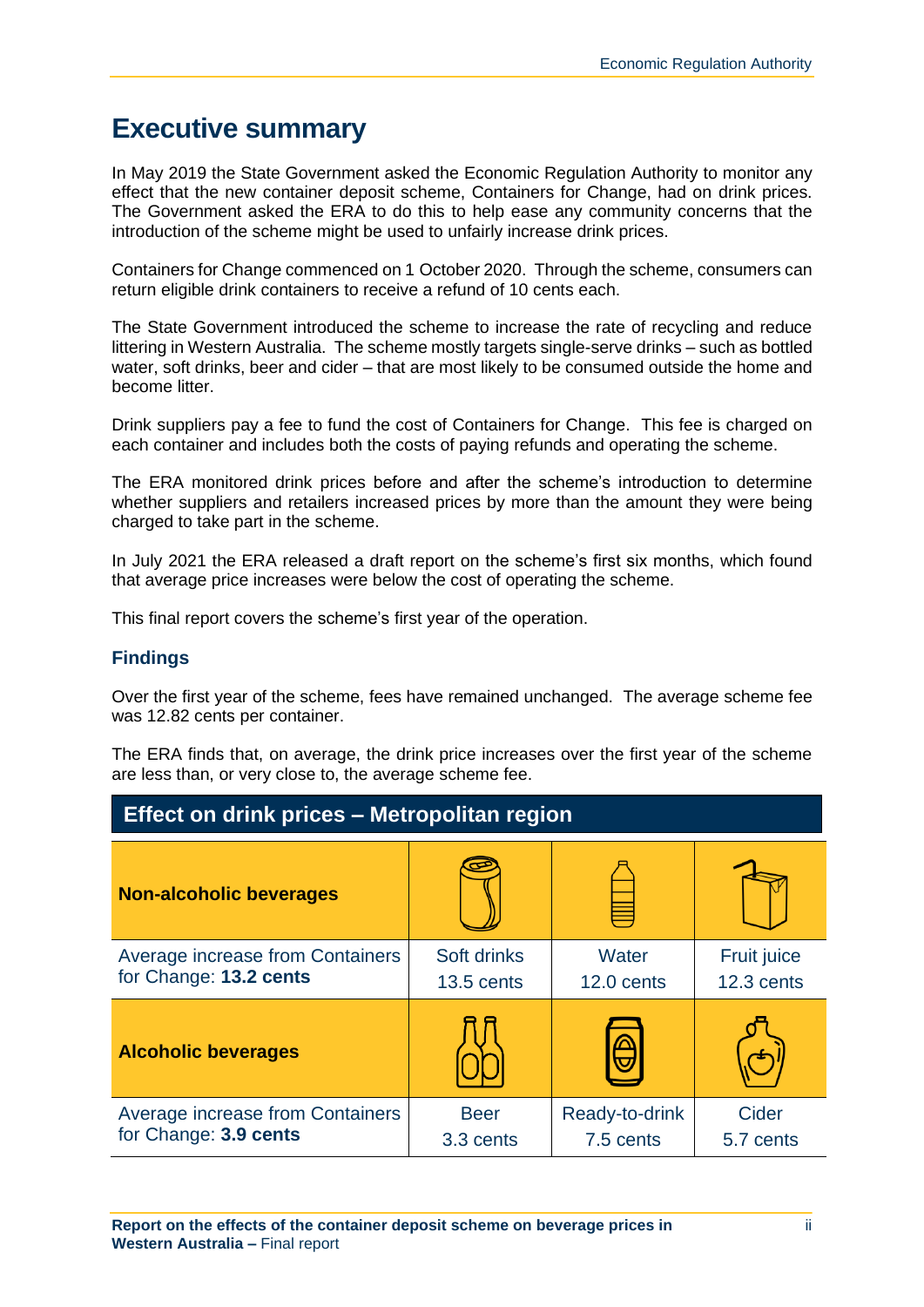Regional price changes were similar to those in the metropolitan area, but more variable due to the smaller data set and more volatile regional prices.

Both the cost of running Containers for Change and the average drink price increases are similar to those in other Australian states with container deposit schemes.

#### **Recommendation**

The ERA finds that there is no evidence to suggest that drink suppliers and retailers have exploited the introduction of the container deposit scheme to increase drink prices by an amount in excess of the additional costs incurred as a result of the scheme. Therefore, the ERA recommends not continuing with further price monitoring.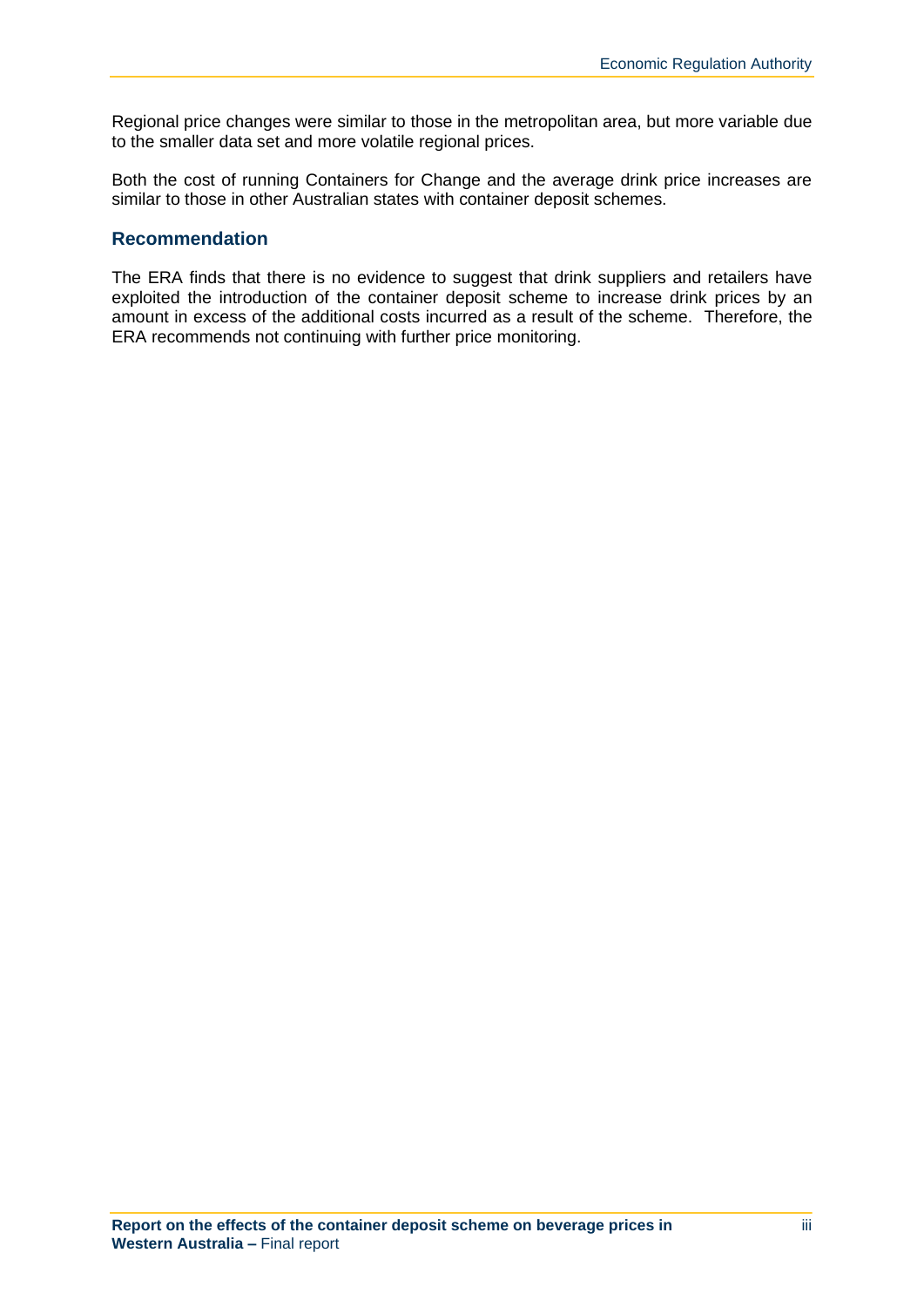# <span id="page-5-0"></span>**1. Western Australia's container deposit scheme**

#### **Main points**

- Western Australia's container deposit scheme, Containers for Change, commenced operation on 1 October 2020.
- Western Australia Return Recycle Renew Ltd (WARRRL) is the not-for-profit organisation that coordinates the scheme.
- WARRRL charges beverage suppliers to recover the difference between the costs of operating and administering the scheme and the revenue that it receives from selling containers to recyclers.

On 1 October 2020, the Western Australian Government's container deposit scheme, called Containers for Change, commenced operation.

Containers for Change is established under Part 5A of the *Waste Avoidance and Resource Recovery Act 2007* and the *Waste Avoidance and Resource Recovery (Container Deposit Scheme) Regulations 2019*.

Under the scheme, consumers can collect eligible beverage containers for recycling and exchange them for a refund of 10 cents per container.

In Western Australia, before the commencement of the scheme, beverage containers made up 44 per cent of all litter, according to the 2017 to 2018 National Litter Index.<sup>1</sup>

The Department of Water and Environmental Regulation (DWER) is the government policy agency responsible for the introduction of the scheme and its legislation and has broad oversight of the scheme. The ERA's focus, under its terms of reference, is on price monitoring.

In July 2019, Western Australia Return Recycle Renew Ltd (WARRRL) was appointed as the scheme coordinator. WARRRL is a not-for-profit organisation created to set up and administer Containers for Change. As the scheme coordinator, WARRRL is responsible for establishing container refund points; recycling refunded containers; ensuring beverage manufacturers fund the scheme; receiving and dealing with scheme complaints; and reporting on the performance of the scheme.

WARRRL charges beverage manufacturers and beverage importers (together called suppliers in this report) for the costs it incurs. This cost compromises the 10-cent refund per container and costs for the scheme's operation and administration.

Beverage suppliers can pass some of or all of these costs of the scheme through the supply chain to customers.

WARRRL, About us, available [online.](https://warrrl.com.au/about-us/)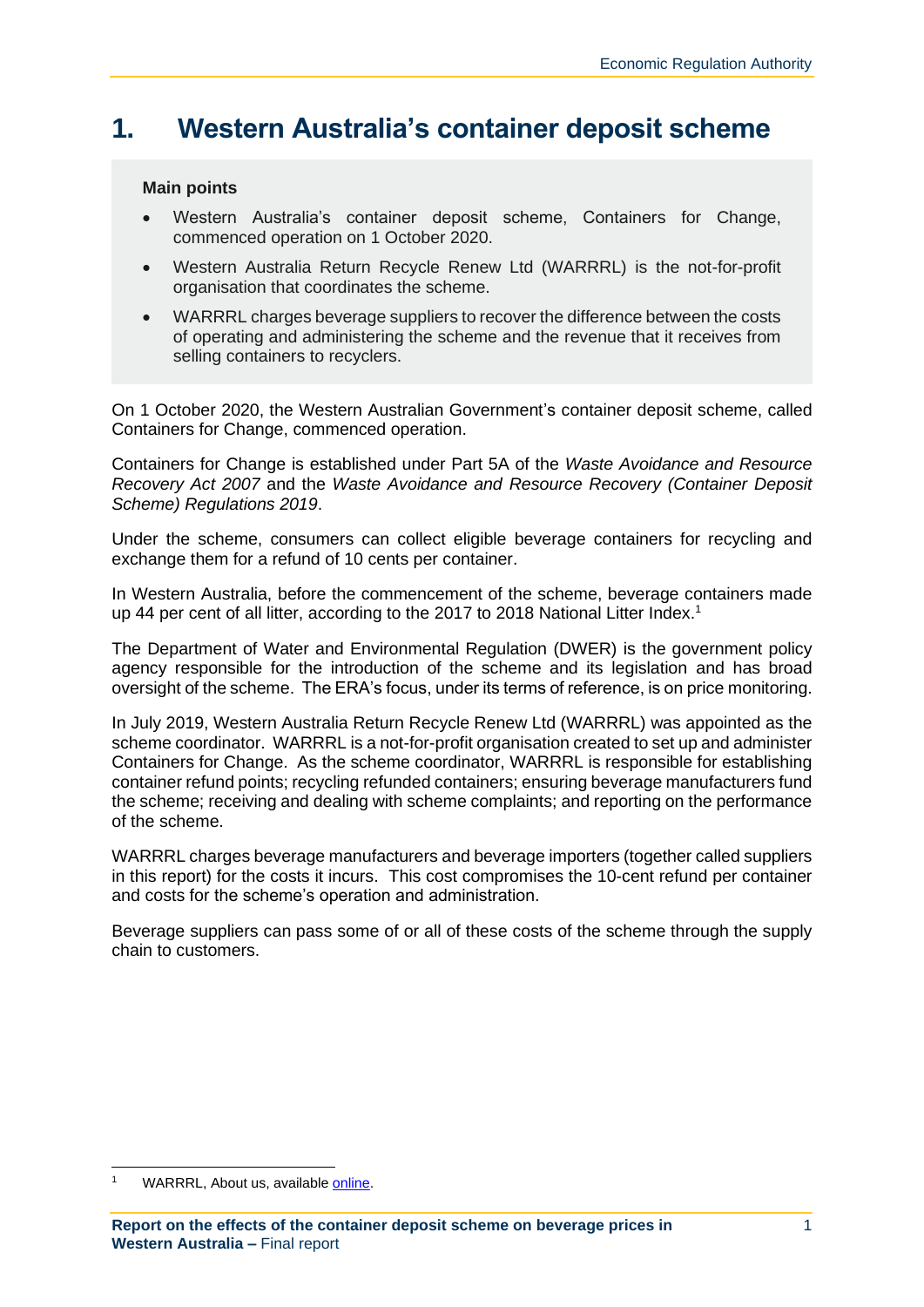# <span id="page-6-0"></span>**1.1 Eligible containers**

The scheme targets beverages that are most likely to be consumed outside of the home, the containers of which are most likely to become litter.

Most aluminium, glass, plastic, steel and liquid paperboard drink containers between 150 millilitres and 3 litres are eligible for a refund. Eligible containers must:

- Be included on the scheme's list of products (for example, soft drink, water and beer).
- Display the refund market on their packaging (for example, "10c refund at collection depots/points in participating State/Territory of purchase").

Some drink containers are not eligible for a refund, generally those that are less than 150ml or greater than 3L in size. The following beverage containers are also not included in the scheme:

- Any plain milk containers.
- Any glass containers that have contained wine or pure spirits.
- Containers 1L or larger that have contained flavoured milk, or pure fruit or vegetable juice.
- All cordial and syrup containers.
- Registered health tonics.

In Western Australia, 1.420 billion eligible containers were sold over the first year of the scheme's operation.<sup>2</sup>

# <span id="page-6-1"></span>**1.2 Refund points**

Containers for Change has 213 refund points as at 30 June 2021.

There are four types of refund points where the public can return eligible containers. These are:

- Depots walk in or drive through to get containers counted and refunded.
- Bag drops a contact-free way to recycle and receive refunds.
- Reverse vending machines insert uncrushed containers for the machine to count your containers by scanning their barcodes.
- Pop-up refund points organised by local operators, appearing at set times and locations.

Containers are also collected through local government kerbside recycling. Local governments commonly contract materials recovery facilities to collect their kerbside recycling. The refund for eligible containers from kerbside recycling is a lower amount of 9.1 cents per container.

Refunds for 766 million containers have been paid through refund points and material recovery facilities over the first year of the scheme, or 54 per cent of eligible containers.<sup>3</sup>

<sup>2</sup> Provided by DWER.

<sup>3</sup> Provided by DWER.

**Report on the effects of the container deposit scheme on beverage prices in Western Australia –** Final report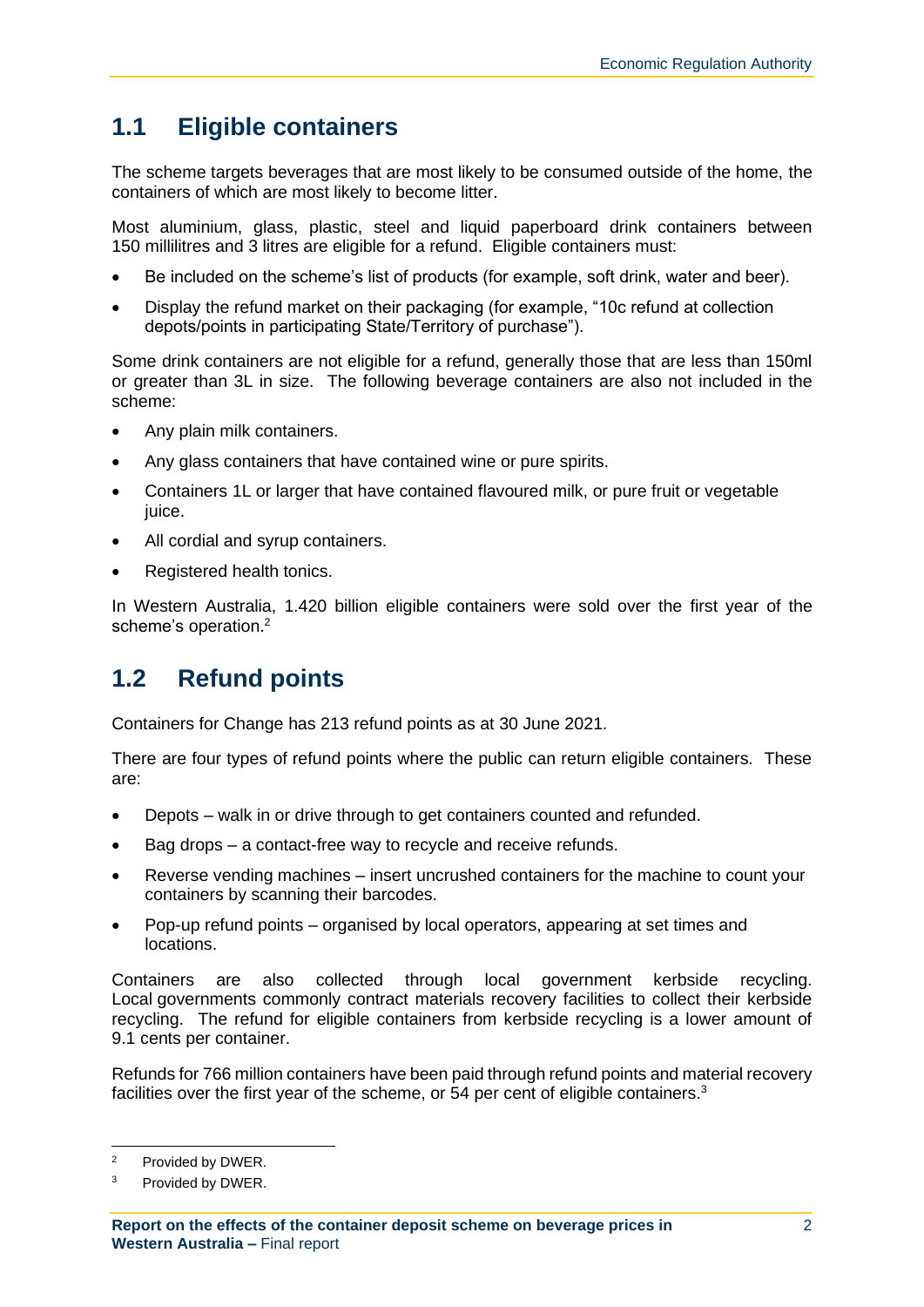### <span id="page-7-0"></span>**1.3 Container deposit scheme participants and process flow**

Major participants in Containers for Change are listed in [Table 1.](#page-7-1)

| <b>Stakeholder</b>                                     | <b>Function</b>                                                                                                                                                                                                                                                                                                     |  |  |
|--------------------------------------------------------|---------------------------------------------------------------------------------------------------------------------------------------------------------------------------------------------------------------------------------------------------------------------------------------------------------------------|--|--|
| Department of Water<br>and Environmental<br>Regulation | DWER is the government agency responsible for the scheme. It<br>regulates the scheme under the Waste Avoidance and Resource<br>Recovery Act 2007.                                                                                                                                                                   |  |  |
| Scheme coordinator                                     | WARRRL is the scheme coordinator. It is responsible for establishing<br>container refund points, recycling refunded containers, ensuring that<br>beverage manufacturers fund the scheme, receiving and dealing with<br>complaints relating to the scheme and reporting on the performance of<br>the scheme.         |  |  |
| Network operators                                      | WARRRL appoints network operators, which are responsible for<br>container handling and container refund points. Network operators are<br>paid by WARRRL to carry out these roles.                                                                                                                                   |  |  |
| Materials recovery<br>facilities                       | Materials recovery facilities sort and prepare kerbside waste for<br>recycling. A facility can receive a refund for eligible containers returned<br>via kerbside collections, subject to reaching a refund sharing agreement<br>with the relevant local government authority.                                       |  |  |
| Local governments                                      | Local governments collect beverage containers through kerbside<br>recycling. Eligible containers recovered through the kerbside are still<br>eligible for the refund per container. Local governments may outsource<br>this process and enter into refund sharing agreements with materials<br>recovery facilities. |  |  |
| Recycler                                               | A recycler recovers resources to be used again or transformed into<br>materials that can be used in new products.                                                                                                                                                                                                   |  |  |
| <b>Suppliers</b>                                       | Suppliers make or import beverage products or arrange for the<br>distribution of a beverage product. These suppliers pay the scheme<br>costs on a per container basis, as determined by WARRRL, and may<br>recover these costs from consumers.                                                                      |  |  |
| Consumers                                              | Consumers pay for beverages and can return eligible containers to a<br>container refund point in exchange for a 10-cent refund per container.                                                                                                                                                                       |  |  |

<span id="page-7-1"></span>**Table 1: Major stakeholders of the Containers for Change scheme**

The interactions between participants and the flow of materials and funds through a beverage's lifecycle is detailed in [Figure 1.](#page-8-1)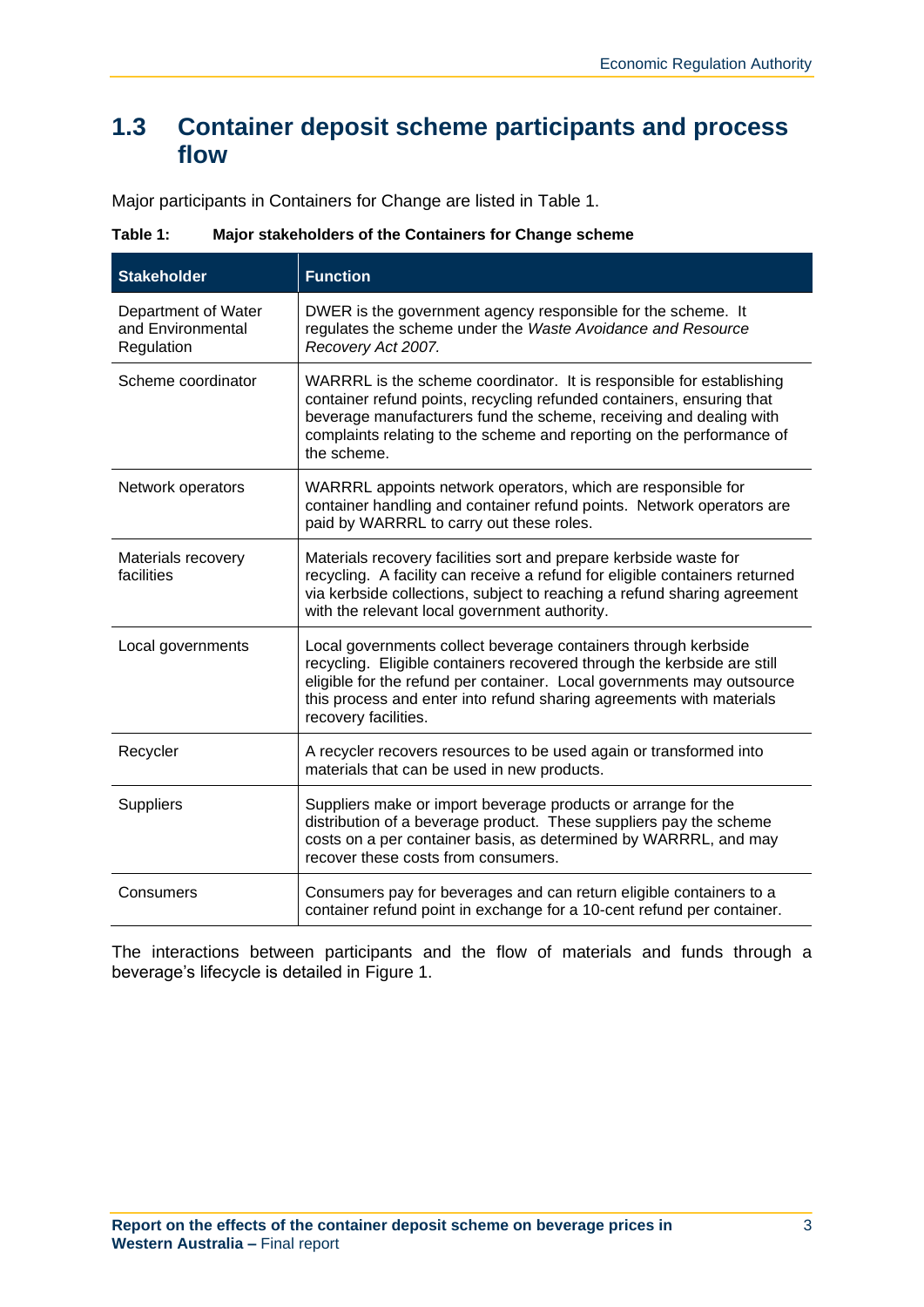

<span id="page-8-1"></span>**Figure 1: Container deposit scheme flow of materials and funds**

The arrows shown in Figure 1 illustrate flows of containers and funds under the scheme.

- **Containers** (blue). Eligible containers are purchased by consumers who can then choose to divert the container from landfill to recycling facilities using the scheme.
- **Kerbside collection** (green). Eligible containers placed into kerbside recycling are recovered and redirected to recycling facilities.
- **Funds and refunds** (red). The scheme coordinator collects and distributes funds. Container refund points provide refunds to consumers.

### <span id="page-8-0"></span>**1.4 Scheme costs and funding**

WARRRL's costs include operating and administering the scheme, and the costs of paying a 10-cent refund to consumers or 9.1-cent refund to materials recovery facilities.

WARRRL levies charges on suppliers to recover the difference between the costs of operating and administering the scheme (including paying refunds) and the revenue that it receives from the sale of collected containers to recyclers. The price is charged per container sold and varies according to the material the beverage container is made of, because different materials have different values when sold in the recycling market.

At the end of each month, WARRRL invoices suppliers based on the volume of eligible containers sold in that month multiplied by the relevant scheme price for the material type of the containers.

Most beverage suppliers are required to pay monthly. Small suppliers – with fewer than 300,000 units of product sold each year – are required to pay quarterly, although they may elect to pay at shorter intervals.

To recover the scheme price charged by WARRRL, suppliers may increase the price of eligible beverages. Suppliers can pass on all or some of the scheme costs to their customers.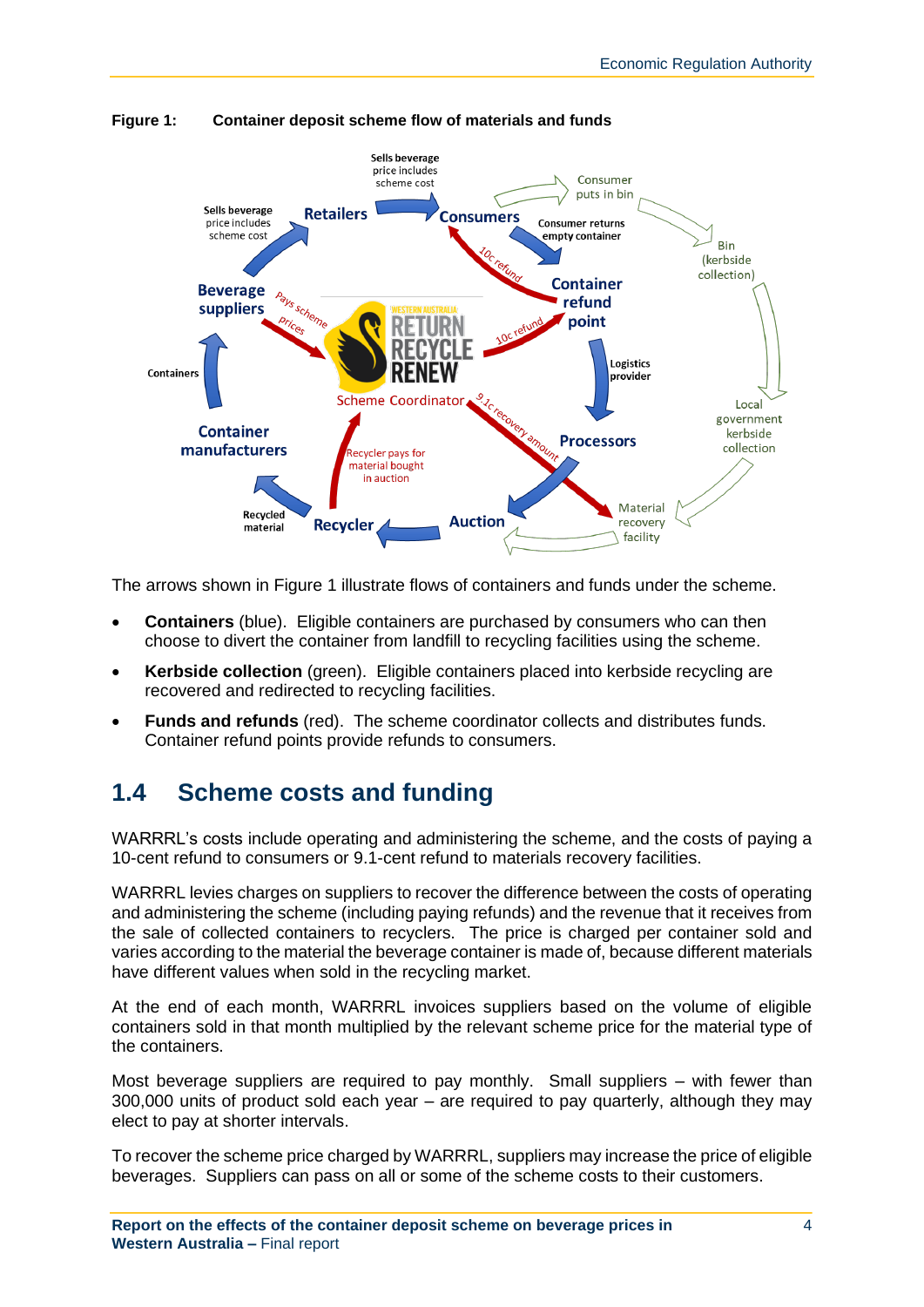Beverage retailers are subject to the Australian Consumer Law, which aims to protect consumers and ensure fair trading. The Australian Competition and Consumer Commission and the Consumer Protection division of the Department of Mines, Industry Regulation and Safety regulate businesses' compliance with the Australian Consumer Law. This could include considering claims that misrepresent price increases resulting from the scheme.

### <span id="page-9-0"></span>**1.5 Container deposit schemes across Australia**

Six states and territories have container refund or deposit schemes. Tasmania and Victoria do not have schemes, but both have announced plans to introduce a scheme.

A summary of the Australian schemes is provided in [Table 2.](#page-9-1)

| State/<br><b>Territory</b>          | <b>Start date</b> | <b>Description</b>                                                                                                                                                                              | Return rate <sup>6</sup>                                                                                                                                |
|-------------------------------------|-------------------|-------------------------------------------------------------------------------------------------------------------------------------------------------------------------------------------------|---------------------------------------------------------------------------------------------------------------------------------------------------------|
| South<br>Australia                  | 1977              | South Australia was the first<br>state to implement a scheme.                                                                                                                                   | The scheme had a return rate of 76 per<br>cent in 2020/21.                                                                                              |
| <b>Northern</b><br><b>Territory</b> | January<br>2012   | The Northern Territory's<br>scheme was modelled on the<br>South Australian scheme.                                                                                                              | The scheme had a return rate of around<br>72 per cent in 2020/21.                                                                                       |
| New South<br>Wales                  | December<br>2017  | New South Wales developed<br>its own scheme.                                                                                                                                                    | The scheme had a return rate of around<br>53 per cent over the first 12 months of<br>operation and 67 per cent in 2019/20.                              |
| Australian<br>Capital<br>Territory  | June<br>2018      | The Australian Capital<br>Territory's scheme was<br>designed to be consistent with<br>the New South Wales<br>scheme.                                                                            | The scheme had a return rate of around<br>35 per cent over the first 12 months of<br>operation and 50 per cent in 2019/20.                              |
| Queensland                          | November<br>2018  | Queensland's scheme was<br>designed to be similar to<br>existing schemes.                                                                                                                       | The scheme had a return rate of<br>50 per cent over the first 12 months of<br>operation and 62 per cent in 2020/21.                                     |
| Western<br>Australia                | October<br>2020   | Western Australia's scheme<br>was based on other schemes.<br>It was refined to account for<br>the lessons learnt from the<br>operation of those schemes<br>and for the State's<br>requirements. | The scheme had a return rate of 54 per<br>cent over the first 12 months of operation.<br>WARRRL has a target return rate of<br>65 per cent for 2021/22. |

<span id="page-9-1"></span>**Table 2: Summary of container deposit schemes across Australia4, <sup>5</sup>**

<sup>4</sup> Independent Competition and Regulatory Commission, *Container Deposit Scheme Price Monitoring – Final Report*, July 2019, pp. 9-10.

<sup>5</sup> Queensland Productivity Commission, *Final Report Container Refund Scheme Price monitoring review,* January 2020, pp. 35-36.

 $6$  The return rate is the proportion of the total number of eligible containers that make their way back to the scheme coordinator. Return rates sourced from scheme coordinator annual reports.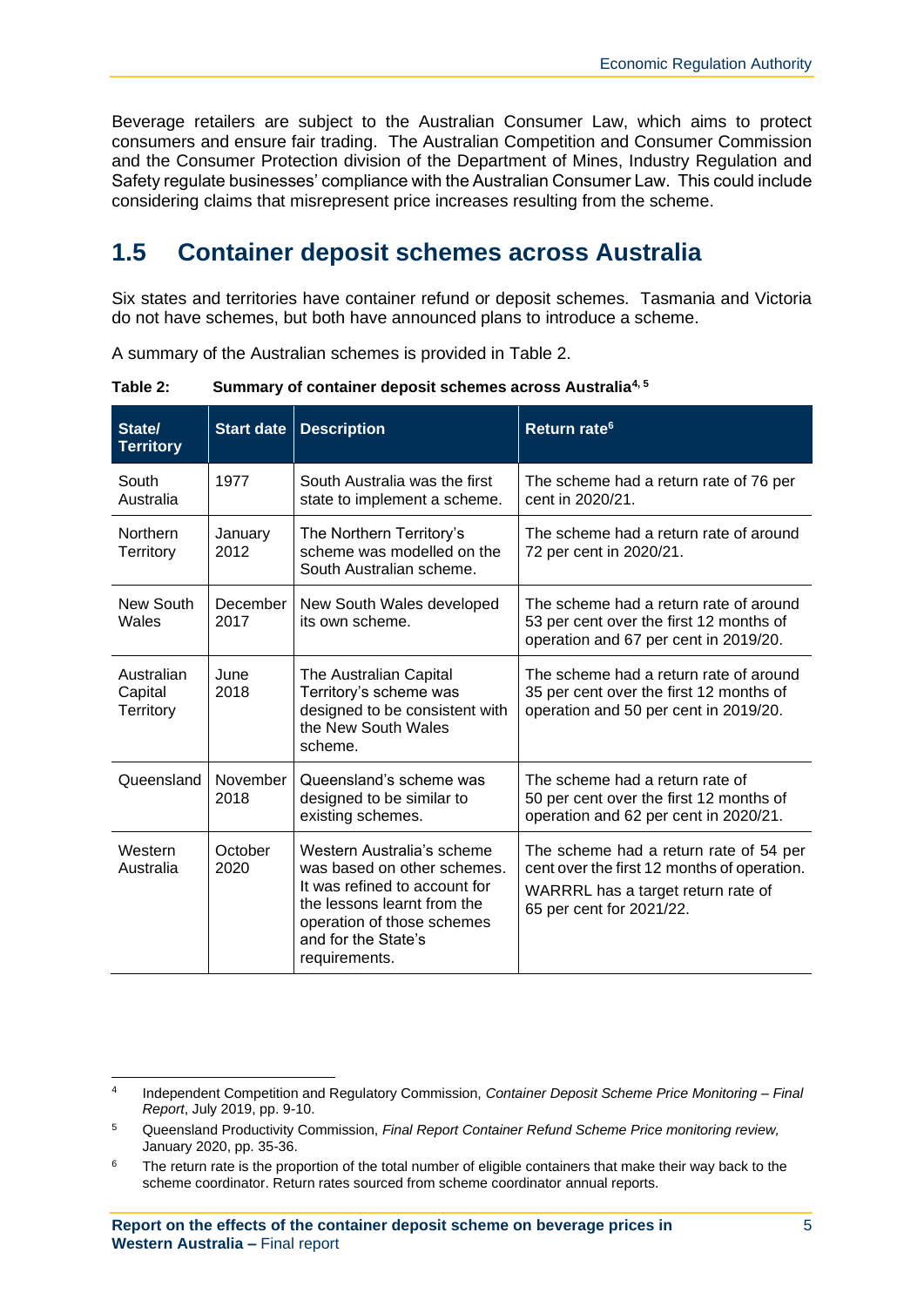# <span id="page-10-0"></span>**2. The ERA's price monitoring role**

In May 2019, the Treasurer asked the ERA to monitor prices of beverages in containers included in the container deposit scheme.

Under its terms of reference, the ERA is required to monitor prices across Western Australia before the commencement of the scheme and for the following year.

To conduct its price monitoring, the ERA should consider:

- 1. Changes in the prices of beverages during the monitoring period and, in particular, whether the prices of beverages increase by more than the amount suppliers are charged by the Scheme Coordinator.
- 2. Information provided by scheme participants, retailers and consumers through consultation.

The ERA is to report to the Treasurer on:

- 1. The effect of the scheme on prices of beverages during the monitoring period.
- 2. The method applied by the ERA to assess the effects on prices arising from the scheme and on the need to continue price monitoring.

The terms of reference for this review require the ERA to publish:

- a draft report on analysis of the first six months of the scheme
- a final report on analysis of a year of the scheme (this report).

The ERA's focus is on monitoring beverage prices and it was not asked to undertake a broader review of the Containers for Change scheme.

A timeline of Container for Change's introduction and the ERA's price monitoring is provided in [Figure 2.](#page-10-1)



#### <span id="page-10-1"></span>**Figure 2: Timeline of Containers for Change introduction and price monitoring**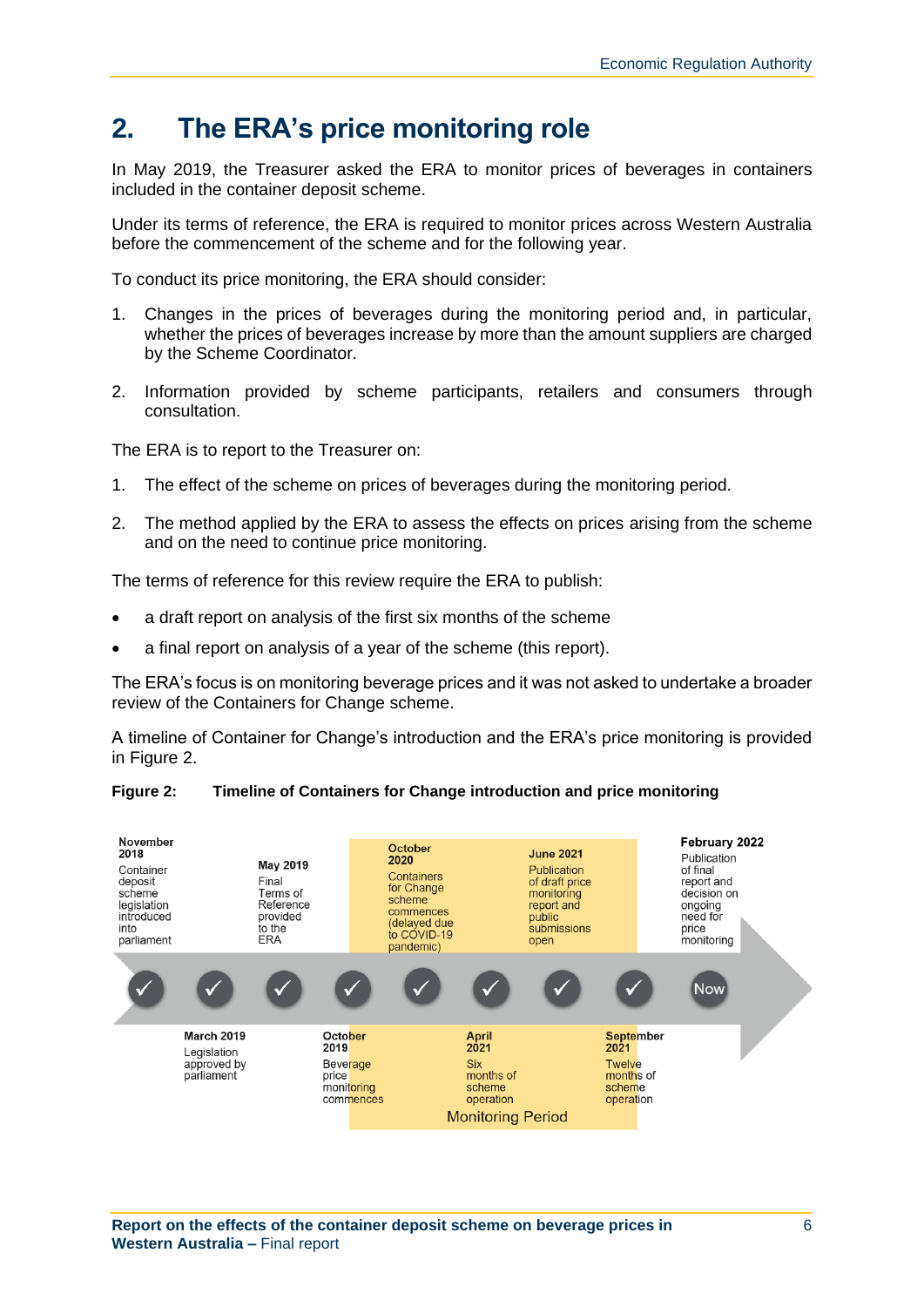# <span id="page-11-0"></span>**3. The ERA's monitoring approach**

The ERA has designed its price monitoring approach to identify any systemic, ongoing effects arising from the operation of the scheme.

The ERA has built on – to the extent that it is appropriate for Western Australia – the price monitoring frameworks developed to conduct price monitoring for container deposit schemes in other states. This includes frameworks developed by the Independent Pricing and Regulatory Tribunal (IPART) in New South Wales, the Independent Competition and Regulatory Commission (ICRC) in the Australian Capital Territory, and the Queensland Productivity Commission (QPC). 7, 8, 9

The steps in the ERA's approach and the structure of this final report are summarised in [Table 3.](#page-11-1)

| <b>Method</b><br><b>Step</b>                                                                                        |                                                                                                                                                                                                                                      | <b>Where</b><br>discussed in<br>this report |
|---------------------------------------------------------------------------------------------------------------------|--------------------------------------------------------------------------------------------------------------------------------------------------------------------------------------------------------------------------------------|---------------------------------------------|
| Step 1 – Estimate the<br>cost of administering<br>the scheme                                                        | This is based on information from WARRRL on the<br>scheme price per container.                                                                                                                                                       | Chapter 4                                   |
| Step 2 – Estimate<br>changes in retail<br>prices of beverages<br>that can be attributed<br>to the scheme            | This involves analysing prices using econometric<br>methods and available data sources for metropolitan<br>and regional areas. As a cross check, the data is<br>compared with Consumer Price Index data and<br>stakeholder feedback. | Chapter 5                                   |
| Step 3 – Assess<br>whether changes in<br>beverage prices are<br>more than the costs<br>incurred under the<br>scheme | This involves assessing whether the changes in<br>container beverage prices are less than, equal to or<br>more than the scheme costs levied on suppliers.                                                                            | Chapter 6                                   |
| Step $4 -$ Assess the<br>need for ongoing<br>price monitoring                                                       | The ERA has considered the initial findings of the steps<br>above to assess the need for ongoing price monitoring.                                                                                                                   | Chapter 7                                   |

#### <span id="page-11-1"></span>**Table 3: The ERA's approach to the review**

<sup>7</sup> IPART, *NSW Container Deposit Scheme: Monitoring the impacts on container beverage prices and competition – Final Report,* December 2018.

<sup>8</sup> Independent Competition and Regulatory Commission, *Container Deposit Scheme Price Monitoring – Final Report*, July 2019.

<sup>9</sup> Queensland Productivity Commission, *Final Report - Container Refund Scheme: Price monitoring,* January 2020.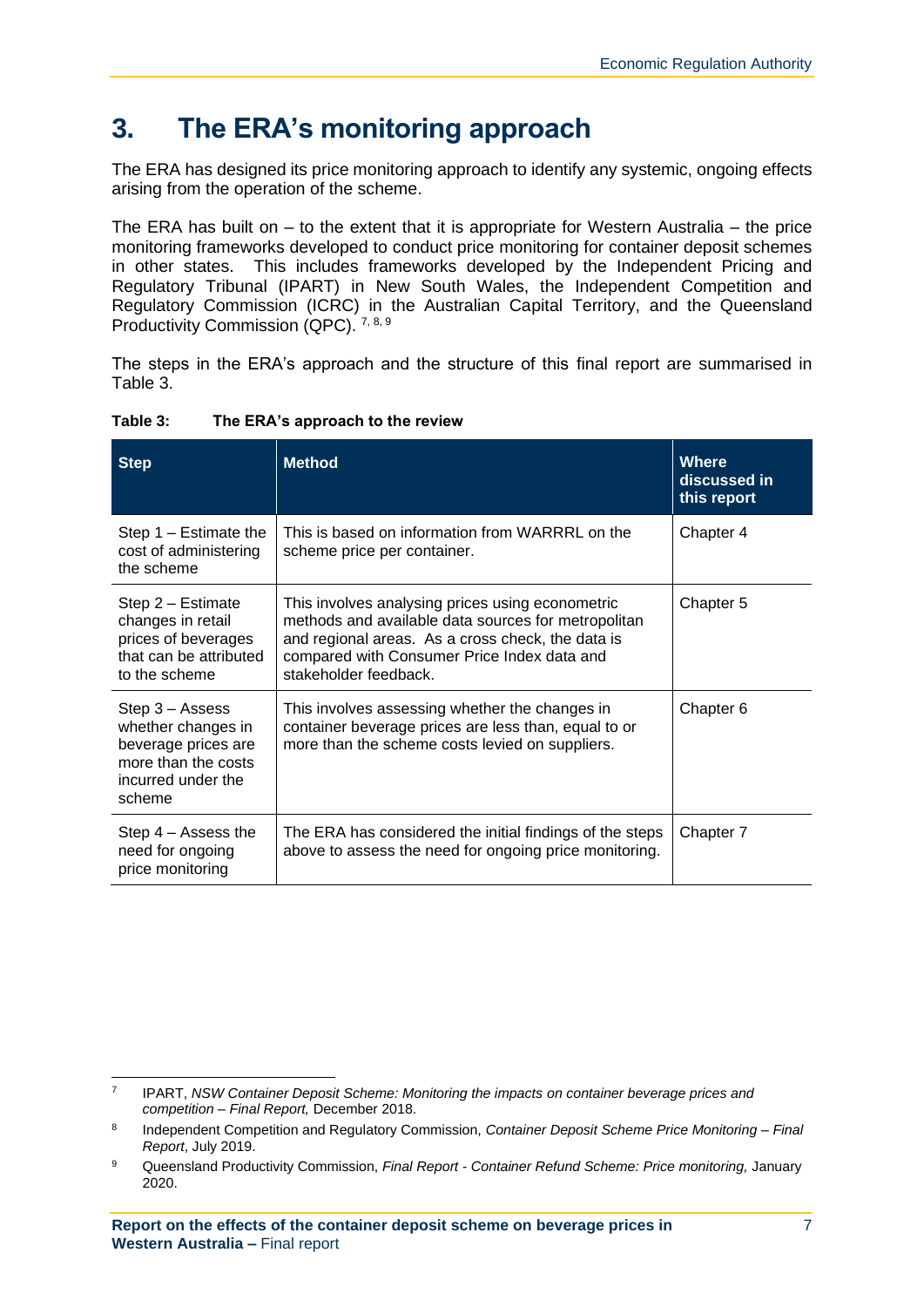# <span id="page-12-0"></span>**4. Estimate of scheme costs**

#### **Main points**

- WARRRL's weighted average scheme price was 12.82 cents per container (including GST) over the first 12 months of the scheme. This is similar to scheme prices in other states.
- Suppliers may have other costs, above the scheme price, to take part in Containers for Change, for example new labels or staff training. These costs are hard to quantify but are likely to be small.
- As six other states and territories already have container deposit schemes, most large beverage suppliers were already set up to participate in the Western Australian scheme.

The first step in the ERA price monitoring approach is to estimate the costs of the Containers for Change scheme per container.

### <span id="page-12-1"></span>**4.1 Direct scheme costs**

WARRRL recovers the direct costs of the scheme from suppliers through scheme fees, which are based on the scheme price.

The scheme price is calculated by WARRRL based on the operating costs plus refund costs minus revenue WARRRL receives from recyclers.

- Operating costs:
	- $\circ$  Scheme coordinator costs: The cost for WARRRL to administer the scheme.
	- $\circ$  Network costs: The costs for administering collection points and handling containers and the costs associated with transport and processing containers for sale to recycling markets.
- Refund costs:
	- o 10 cent per container at container refund points.
	- o 9.1 cents per container at material recovery facilities.
- Recycler revenue:
	- $\circ$  WARRRL receives revenue from recyclers for the sale of recyclable material. This revenue helps to partially offset the costs of the scheme.

The scheme price is charged per container sold and varies according to the material the beverage container is made of. The scheme's prices are shown in [Table 4.](#page-13-0)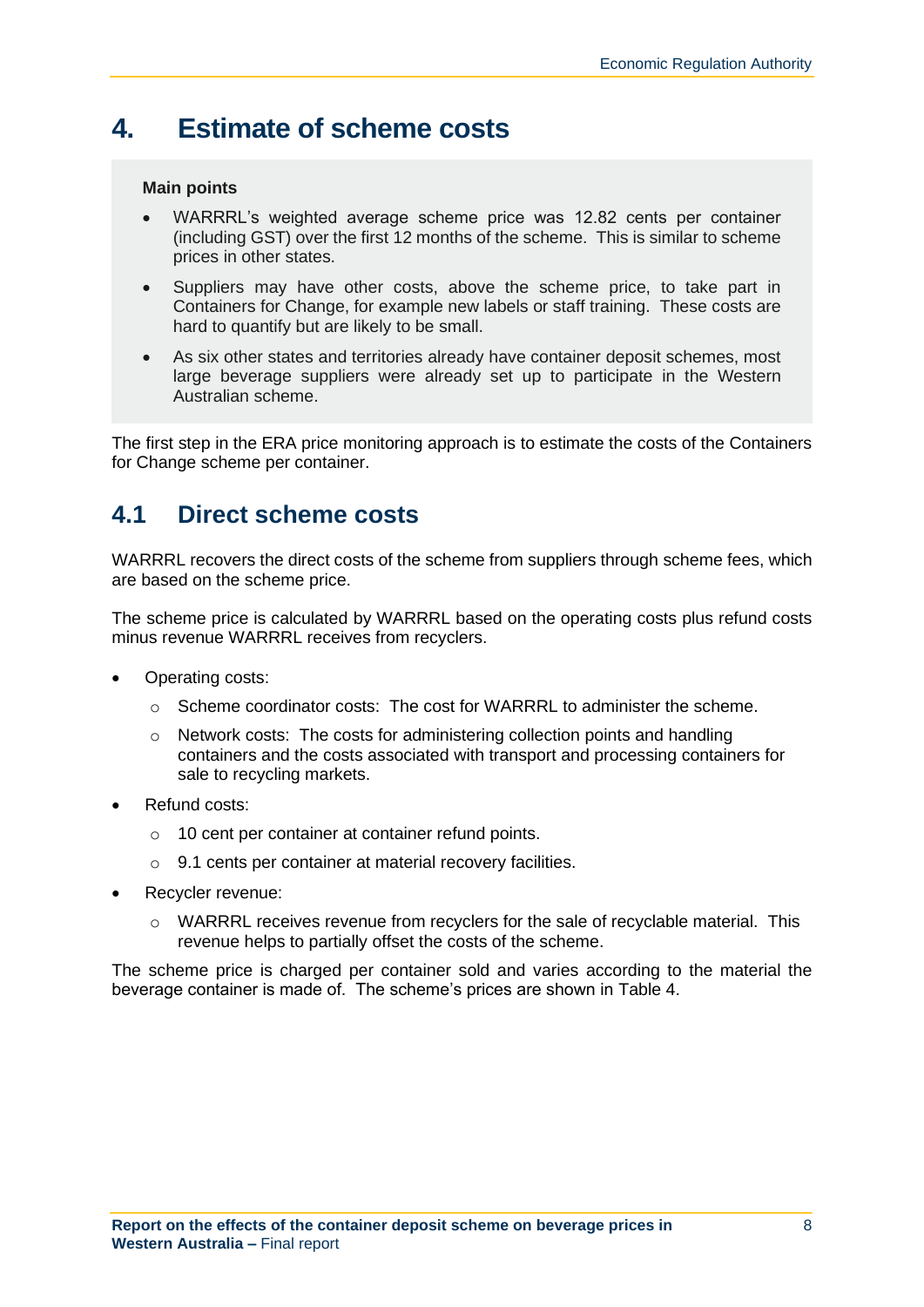| <b>Material type</b>                  | <b>Cost per container</b><br>supplied (ex GST) | <b>GST</b> | <b>Cost per container</b><br>supplied (Inc GST) |
|---------------------------------------|------------------------------------------------|------------|-------------------------------------------------|
| Aluminium                             | 11.39                                          | 1.14       | 12.53                                           |
| Glass                                 | 11.84                                          | 1.18       | 13.02                                           |
| Plastic high-density<br>polyethylene  | 11.85                                          | 1.19       | 13.04                                           |
| Plastic polyethylene<br>terephthalate | 11.76                                          | 1.18       | 12.94                                           |
| Liquid paper board                    | 12.17                                          | 1.22       | 13.39                                           |
| Other materials                       | 12.17                                          | 1.22       | 13.39                                           |
| Weighted average cost                 | 11.65                                          | 1.17       | 12.82                                           |

<span id="page-13-0"></span>

| Western Australia's Containers for Change scheme pricing (cents) |
|------------------------------------------------------------------|
|------------------------------------------------------------------|

*Source: WARRRL<sup>10</sup>*

The scheme price per container ranges between 12.53 cents and 13.39 cents (including GST), depending on the type of material in the containers, as different materials have different values when sold in the recycling market. The material with the most value to recyclers, aluminium, has the lowest scheme price.

WARRRL's scheme prices have remained unchanged since the introduction of the scheme in October 2020.

Not all consumers will return their containers and seek a refund, so refund costs depend on the proportion of containers that is returned. As more containers are returned, WARRRL distributes more refunds to container refund points and materials recovery facilities. Therefore, the higher the return rate, the higher WARRRL's refund cost and the higher the scheme price charged to suppliers.

WARRRL sets a long-term scheme price based on a forecast return rate averaging 65 per cent over the 2021/22 financial year. This price was developed using an increasing return rate over the year.

WARRRL's weighted average scheme price of 12.82 cents (including GST) is charged on all eligible containers, whether or not they are recycled. As an approximation, based on an assumed 65 per cent return rate and 10 cent refund, the scheme price is made up of:

- Net operating costs (after revenue from the sale of recyclable materials) of approximately 6.3 cents per container.
- Refund costs of approximately 6.5 cents per container (that is, WARRRL pays 10 cents on 65 per cent of all eligible containers).

<sup>10</sup> WARRRL, *First Responsible Suppliers*, available [online.](https://warrrl.com.au/industry-partners/)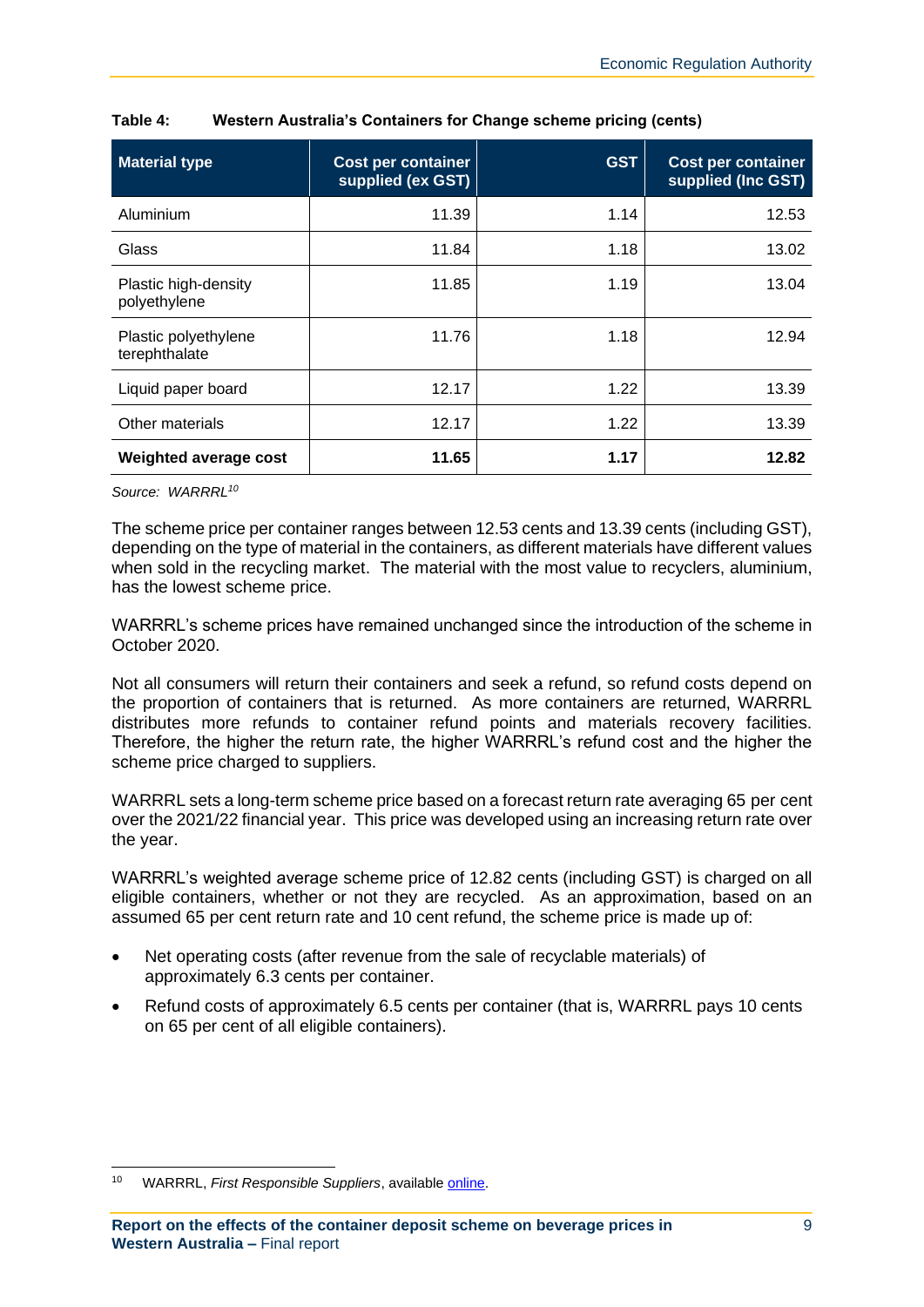WARRRL's scheme prices are similar to those charged in other states:

- Queensland had a weighted average scheme price of 12.76 cents (including GST).<sup>11</sup> Queensland as part of its annual scheme price review reduced its scheme prices from 1 August 2021 to equal a weighted average of 12.0 cents.<sup>12</sup>
- New South Wales had a weighted average scheme price of 12.62 cents (including GST).<sup>13</sup> As part of its annual scheme price review, the scheme changed its prices from August 2021 to equal a weighted average of is 13.68 cents (including GST). 14
- The Australian Capital Territory has a weighted average scheme price of around 13 cents (including GST).<sup>15</sup> The scheme announced a move to longer-term fixed pricing, and will change pricing effective from February 2022. The new weighted average price will be 13.45 cents (including GST). 16

Other Australian schemes have used more complex methods to determine monthly scheme prices, including what are known as "true-up" mechanisms, which use actual monthly container and return volumes to determine the scheme price. Given the initial uncertainty and volatility of return rates at the introduction of a scheme, these more complex approaches have led to variations in monthly scheme prices.<sup>17</sup>

### <span id="page-14-0"></span>**4.2 Indirect costs**

Suppliers and other supply chain participants incur indirect costs when participating in and complying with the Containers for Change scheme. Businesses that incur these costs may seek to increase prices to recover these costs.

The ICRC in the Australian Capital Territory noted the following additional administrative tasks for suppliers participating in a scheme:<sup>18</sup>

- Ensuring eligible containers are registered with the scheme before they are sold.
- Labelling containers correctly to meet the scheme requirements.
- Communicating with customers about the scheme.
- Training employees to understand how to use the reporting systems and monthly reporting of container volumes to the scheme operator.
- Updating prices for changes in the scheme costs.

<sup>15</sup> Exchange for Change, *Webinar ACT CDS – Performance and Pricing,* 30 April 2021. The ACT currently operates a monthly pricing model, which includes a true up adjustment that does produce some variability of scheme charges. The ACT is now transitioning to simpler long-term fixed scheme charges.

<sup>11</sup> Queensland Productivity Commission, *Final Report Container Refund Scheme Price monitoring review,*  January 2020, p. 19.

<sup>12</sup> COEX Container Exchanage, *Beverage manufacturers*, available [online.](https://containerexchange.com.au/partners/beverage-manufacturers/)

<sup>13</sup> Exchange for Change, *Media Release New pricing announced for NSW Container Deposit Scheme supplier contributions,* 31 March 2021.

<sup>14</sup> Exchange for Change, NSW supplier obligations, available [online.](https://www.exchangeforchange.com.au/suppliers/supplier-obligations.html)

<sup>&</sup>lt;sup>16</sup> Exchange for Change, Fact Sheet: ACT container deposit scheme supplier contribution pricing, 1 October 2021, available [online.](https://www.exchangeforchange.com.au/_cache_4887/content/6531970000018035.pdf)

<sup>17</sup> Exchange for Change, *Summary of pricing and contribution approach changes,* availabl[e online.](https://actsuppliercontribution.exchangeforchange.com.au/summary-of-pricing-and-contribution-approach-changes/)

<sup>18</sup> Independent Competition and Regulatory Commission, *Container Deposit Scheme Price Monitoring – Final Report*, July 2019, p. 40.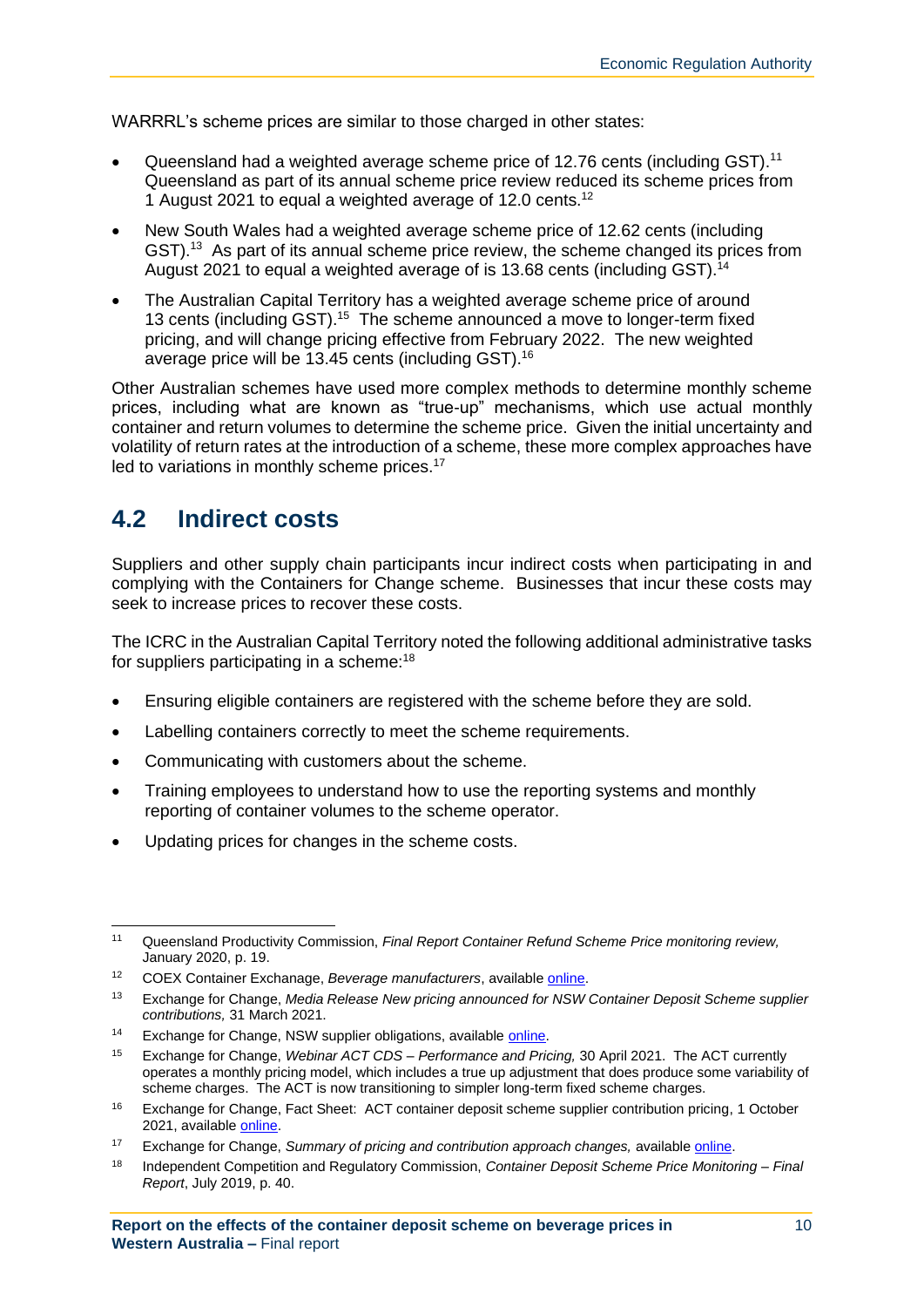In additional to these administrative costs, the supplier may also incur one-off costs such as changing information technology and systems to comply with reporting requirements.

Indirect costs are not easy to quantity as they vary from business to business. Indirect costs are likely to be high at the commencement of the scheme but low once it is established.

IPART considered indirect costs in its review of the New South Wales scheme. IPART was not able to estimate the indirect costs of the scheme but considered that it was reasonable to conclude that indirect costs may be between 1.5 cents and 2.3 cents per container (including GST) over the first 12 months of the scheme's operation.<sup>19</sup>

The Western Australian scheme commenced after those in most other States, so the systems and processes needed to participate may have already been in place for the large multi-state suppliers that supply a large proportion of beverages sold in the Western Australian market. As these suppliers can spread systems costs across several jurisdictions, average indirect costs arising from Western Australia's scheme could be small, and lower than IPART's estimate.

Smaller Western Australian suppliers that have not participated in schemes in other states may have incurred higher indirect costs.

Beverage suppliers may increase prices above the direct costs of the scheme to meet the indirect costs incurred as a result of participation in the scheme. However, given that indirect costs are likely to be small for Western Australia, and vary between businesses and over time, the ERA has not at this stage included indirect costs in its estimate of costs of the Containers for Change scheme.

#### **Findings**

The ERA finds that:

- WARRRL has fixed scheme prices since the introduction of the scheme in October 2020.
- WARRRL's weighted average scheme price has been 12.82 cents per container (including GST) over the first 12 months of the scheme.
- The scheme price in Western Australia is similar to other states.
- Suppliers face other costs of participating in the scheme. However, these indirect costs are hard to quantify, vary between businesses and over time, and are likely to be small.
- Beverage suppliers may increase prices above the direct costs of the scheme to meet the indirect costs incurred as a result of participation in the scheme. However, in Western Australia the size of any increase above direct costs is likely to be small and to reduce over time.

<sup>&</sup>lt;sup>19</sup> IPART, NSW Container Deposit Scheme: Monitoring the impacts on container beverage prices and competition – Final Report, December 2018, p 58.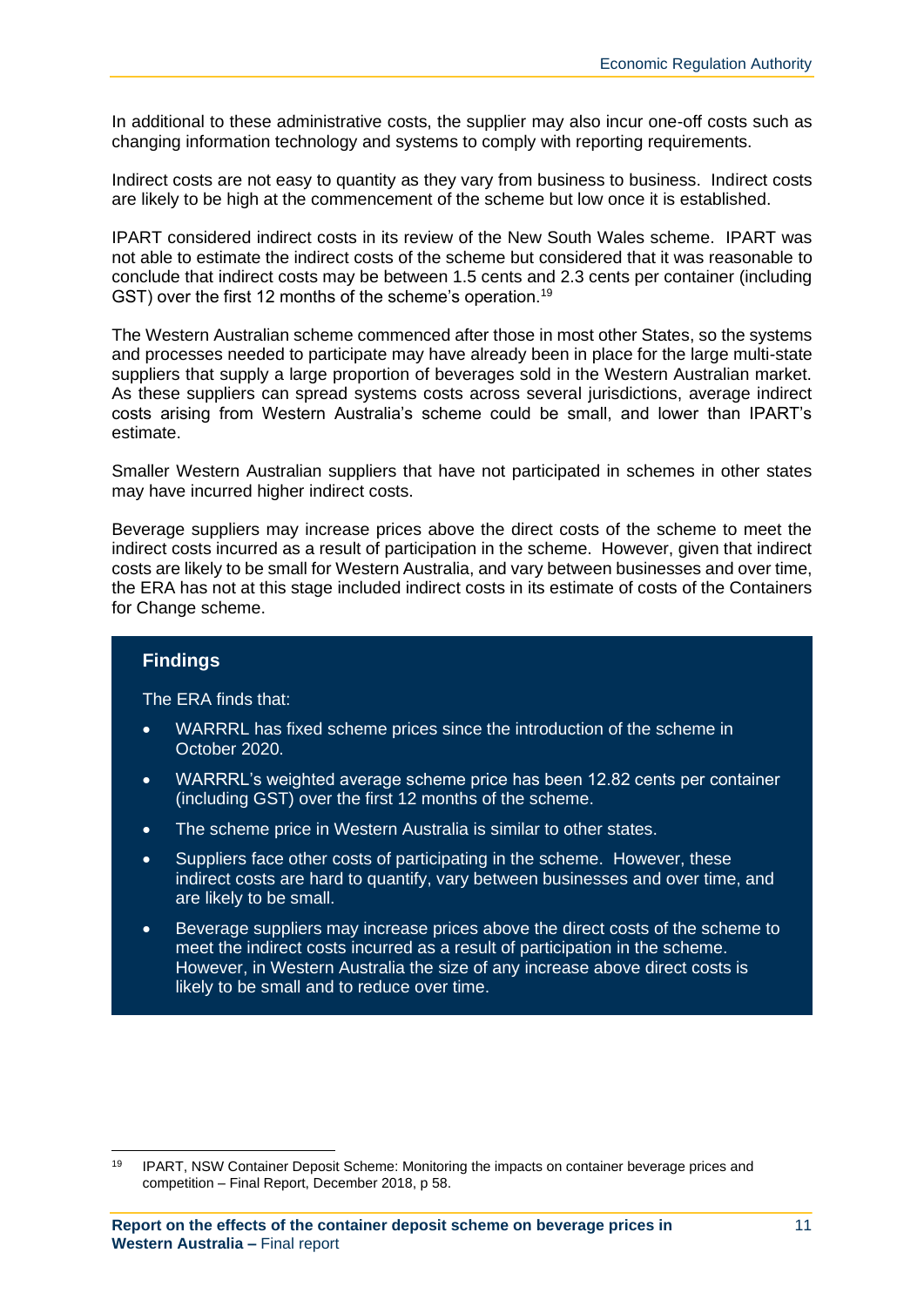# <span id="page-16-0"></span>**5. Price changes attributable to the scheme**

#### **Main points**

- The ERA monitored beverage prices before and after the introduction of Containers for Change.
- The ERA segregated the data into non-alcoholic and alcoholic beverage categories, and metropolitan and regional areas.
- For the first 12 months of the scheme, the ERA has found that:
	- o For non-alcoholic beverages, prices went up by an average of 13.2 cents per container in the metropolitan area.
	- o For alcoholic beverages, prices went up by 3.9 cents per container in the metropolitan area.
- Regional price increases were similar on average but more variable compared to the increases in Perth.
- With the exception of regional cider (which has more volatile underlying prices), the average price increases were consistent with the cost of administering and operating the scheme, with some beverage categories increasing by less than that cost.

# <span id="page-16-1"></span>**5.1 Analysing beverage price changes**

The second step of the ERA's price monitoring approach is to examine changes in retail prices of beverages that can be attributed to the Containers for Change scheme.

Beverage retailers are free to price products as and when they choose, within the constraints provided by competitive pressures, and competition and retail laws. The market is composed of many participants – manufacturers, importers, wholesalers and retailers – whose behaviour may affect retail prices. Pricing decisions are opaque. Retailers may practice "lumpy pricing", that is, they may change prices in particular increments rather than by the exact amount of a cost increase. Furthermore, price changes may be affected by non-promotional and promotional price cycles, which affect rates of cost recovery.

The many factors that affect beverage prices make it difficult to determine which price changes are due to the scheme.

To estimate the changes in beverage container prices that are attributable to the Containers for Change scheme, the ERA has analysed how retail prices changed in periods before and after the introduction of the scheme, through:

• Estimating price changes that are attributable to the scheme using a difference-indifferences approach. $^{20}$ 

 $20$  The method used in difference-in-difference analysis is that the market of interest (the "treatment group") is studied alongside a control market (the control group) that is not subjected to a policy "treatment" (a measure such as the Containers for Change scheme). The control and treatment groups are monitored both before and after a treatment is introduced so that price changes due to the treatment can be quantified.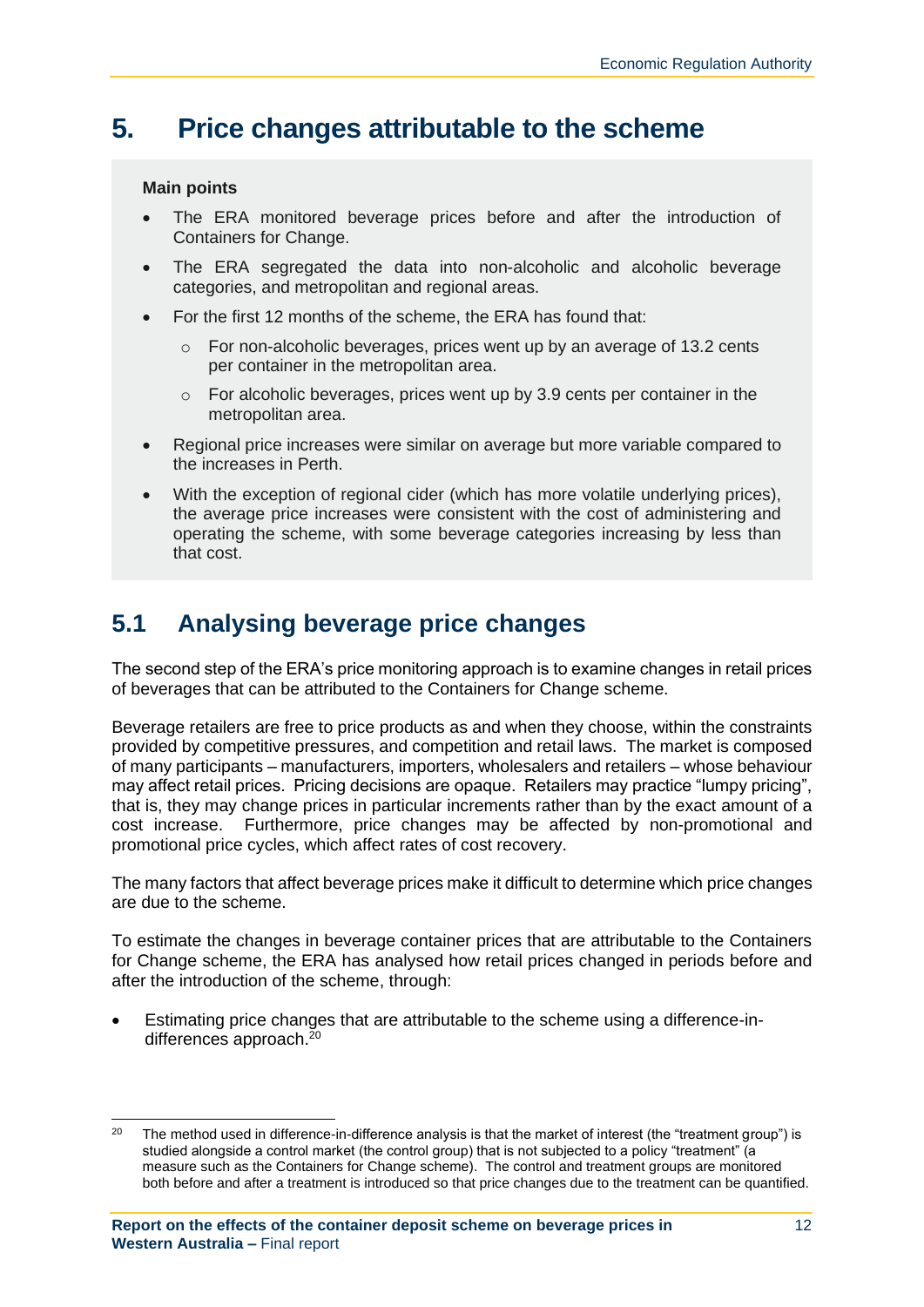- Considering changes in price indices for beverages published by the Australian Bureau of Statistics (ABS).
- Considering stakeholder feedback.

# <span id="page-17-0"></span>**5.2 Defining beverage markets**

To assess the effect of the scheme on beverage prices, it is important to recognise that different beverage markets have different characteristics that may affect retail prices.

The ERA considers that non-alcoholic and alcoholic beverage markets are separate markets. This finding is consistent with the assessments of regulators in other States. The distinctions between non-alcoholic and alcoholic beverage markets are evident when viewed across the supply chain:

- Businesses that manufacture alcoholic drinks require different equipment to businesses that manufacture non-alcoholic drinks.
- Businesses that sell alcoholic beverages require a licence, while those whose retail non-alcoholic drinks do not.

Markets can further be segmented into geographical markets, where those in the metropolitan areas and those in the regions may have different price dynamics.

To reflect these differences, the ERA has defined the relevant markets for this analysis as:

- Two separate markets for non-alcoholic and alcoholic beverages.
- Sub-categories of beverages within those two markets, for example beer, soft drinks and water.
- Separate geographical markets for metropolitan Western Australia and regional Western Australia.

#### <span id="page-17-2"></span>**Table 5: Beverage categories**

| <b>Beverage market</b> |       |             |      |           |                |
|------------------------|-------|-------------|------|-----------|----------------|
| Non-alcoholic          |       |             |      | Alcoholic |                |
| Soft drinks            | Water | Fruit juice | Beer | Cider     | Ready-to-drink |

### <span id="page-17-1"></span>**5.3 Data sources**

The ERA engaged price data providers to provide retail price data for analysis.

The data comprises the retail prices of beverages sold in Western Australia and other Australian states and territories over the monitoring period of October 2019 to September 2021.

Datasets for the analysis of the Containers for Change scheme's effect on beverage prices are:

• Non-alcoholic beverages: Transactional prices from NielsenIQ Homescan, which consists of a nationally representative panel of over 10,000 households that are geographically and demographically representative of all Australian households.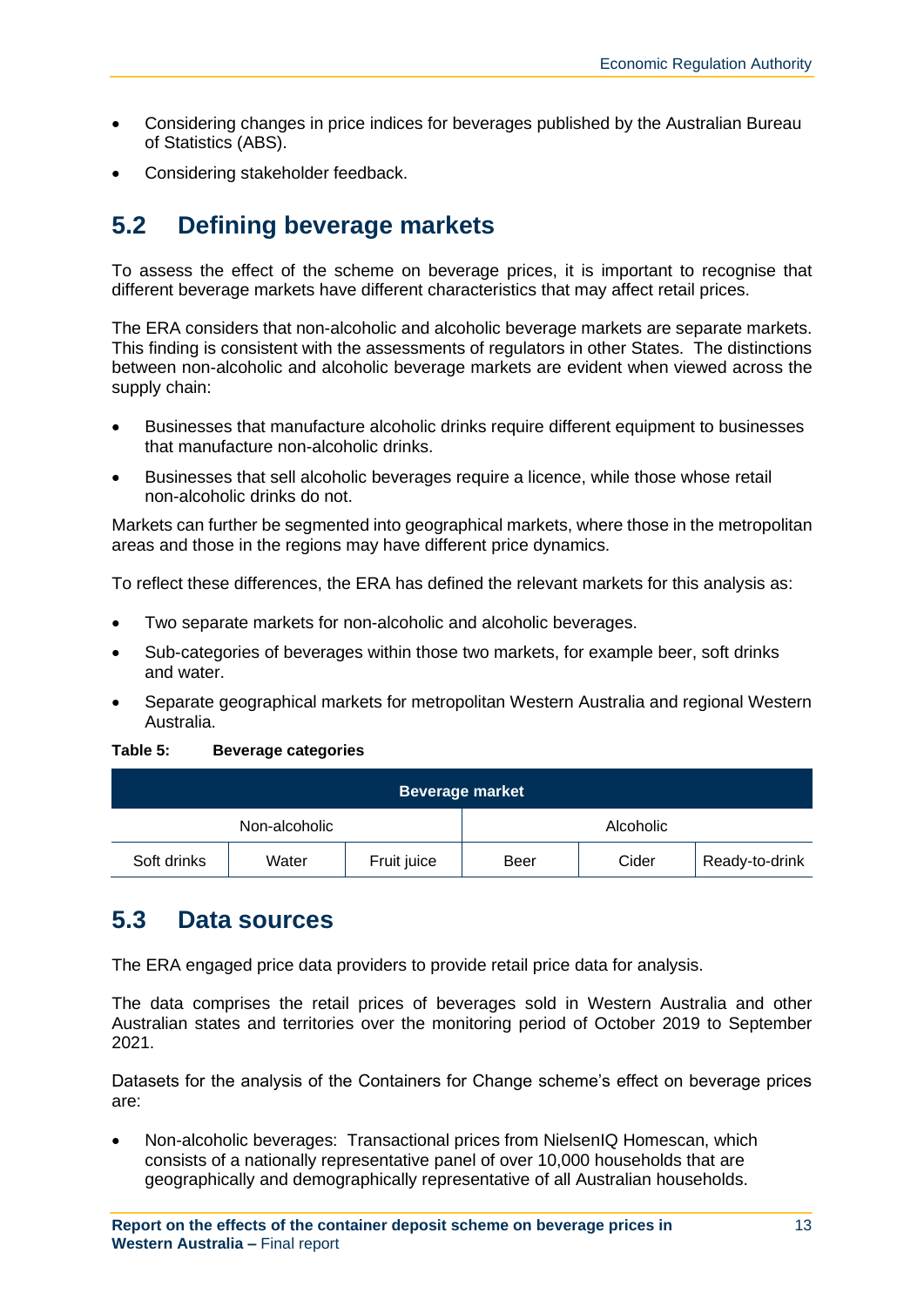• Alcoholic beverages: Invigor Group's Pricing Insights platform, which includes statebased, stock keeping unit level pricing for beer, cider, ready-to-drink beverages, spirits and wine from over 60 retailer websites and 20 catalogues on a daily basis.

These large commercial datasets consist of data from the metropolitan area and some larger regional centres.

The ERA recognised that beverage markets may have different characteristics in regional areas of Western Australia, which could result in different effects from the introduction of the scheme. Therefore, the ERA engaged the Goomalling Community Resource Centre to collect regional and remote container price data over the monitoring period. The Goomalling Community Resource Centre had previous experience in surveying regional consumer prices and has a network of data collectors in regional Western Australia.

The three datasets categorise products by:

- manufacturer (or brand)
- pack type (multi pack or single pack)
- size (for example, 350ml, 600ml)
- price type (promotional or non-promotional price)
- retailer
- retailer location.

# <span id="page-18-0"></span>**5.4 Analytical approach**

The ERA's approach uses econometric analysis (the difference-in-differences approach) to quantify the extent to which the costs of the scheme are being passed through to retail beverage prices.

Difference-in-differences is a statistical technique commonly used to evaluate a policy effect. For this approach outcomes are observed for two groups over two time periods – a control group that is not exposed to any treatment (a policy measure or similar change) in either time period and a treatment group that is exposed to a specific treatment in the second time period.

The basic premise of difference-in-differences is that the market of interest (the treatment group) is studied alongside a control market (the control group). The treatment group is subject to a policy treatment, in this case the Containers for Change scheme, whereas the control group is not subject to the policy treatment. The control and treatment groups are monitored both before and after a treatment is introduced so that price changes associated with the treatment can be quantified. The price difference between the control and treatment groups before and after the treatment are examined. Due to its use of a control, the differencein-differences approach provides a stronger indicator of price changes resulting from a policy treatment than other analytical techniques such as strict time series analysis of the intervention market, or a cross-sectional analysis of the two markets post-intervention.<sup>21</sup>

 $21$  Time series analysis looks at a sequence of data points collected over an interval of time. A time series analysis compares a product's price before and after the policy intervention. This before and after analysis does not consider what the price path for the product would be in the absence of the intervention, which the difference-in-differences approach does through using a control as a counterfactual. Cross-sectional analysis looks at data from a population collected at a single point in time, rather than over a period of time. A cross-sectional analysis post intervention utilises a control for comparison purposes but does not adjust for how prices behave over time.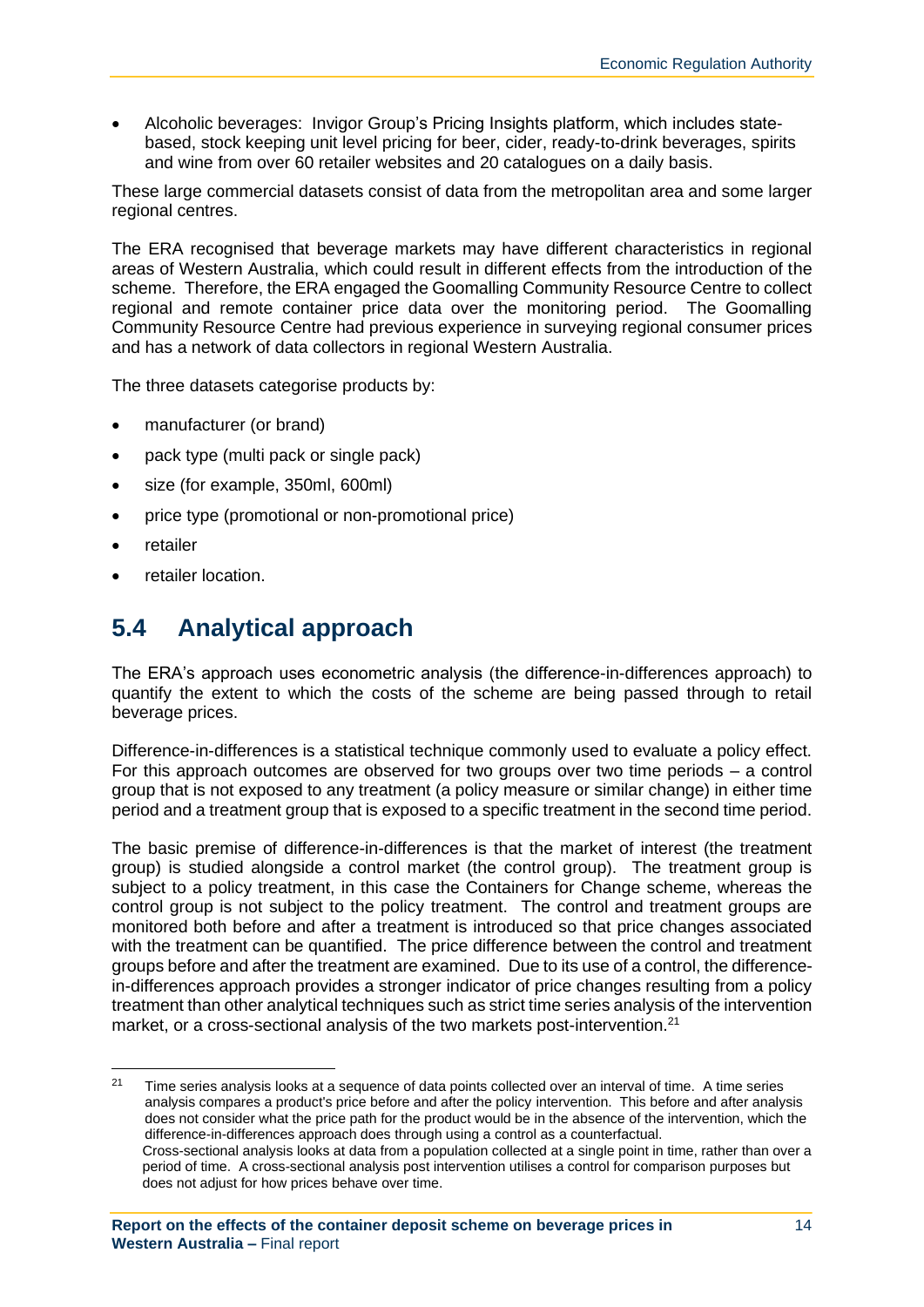A simple illustration of the approach is provided in [Figure 3.](#page-19-0)

<span id="page-19-0"></span>**Figure 3: Illustration of the difference-in-differences approach**



In the context of this review, the treatment is the introduction of Containers for Change, and the differences-in-differences method identifies changes in beverage prices in Western Australia that are due to the scheme by:

- Calculating the change in beverage prices in Western Australia before and after the scheme's introduction (movements in the blue line).
- Calculating the change in beverage prices in a comparison group (other Australian states) over the same period (movements in the yellow line).
- Calculating the difference between the above two points (the difference after treatment b minus the difference before the treatment a).

The comparison group can have a container deposit scheme in place, as long as it has been in place for a sufficient period of time to enable stable prices.

When applying the difference-in-differences approach, the ERA used the beverage categories defined in [Table 5.](#page-17-2) For each beverage category, a regression model was estimated to examine how retail prices changed during the review period.

Separate analyses for each beverage category allow the ERA to account for differences in the price elasticity of demand across beverage types, and differences in the underlying production costs of different beverage types. Performing an analysis for each beverage category helps to minimise information unrelated to that product and to focus on the introduction of the scheme. In the analysis, non-eligible containers are also excluded.

The ERA used the same method in the draft report.

The ERA considers that its analytical approach is robust enough to deal with any effect on prices due to the COVID-19 pandemic and that this effect, if any, will not distort the model's estimate of the scheme's effect on prices. The scheme was introduced six months after the effects of the pandemic were first felt in Western Australia. Any effect of COVID-19 on beverage prices would probably affect broader national trends as well as prices in Western Australia, and so would be reflected in the control group data.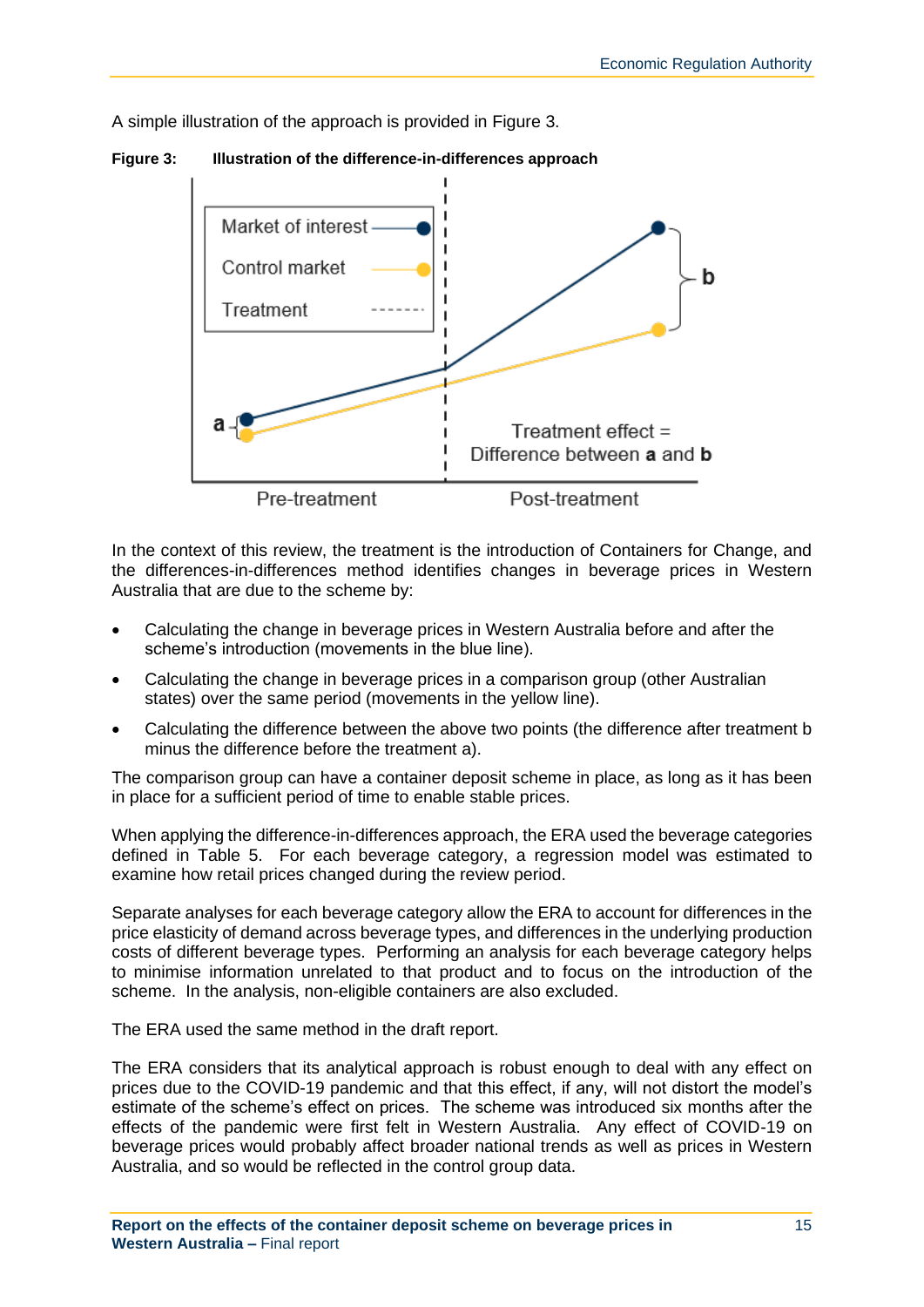More detail of the empirical approach can be found in Appendix 1 and the report by consultants Pink Lake Analytics, which is available on the ERA website.<sup>22</sup>

As a cross check on the results of the difference-in-differences analysis, the ERA has also analysed overall price changes using general price indices for beverages published by the ABS.

The ERA has also considered stakeholder feedback on the scheme made to other Western Australian regulators.

### <span id="page-20-0"></span>**5.5 Metropolitan regression results**

The ERA has engaged Pink Lake Analytics to assist with the analysis of beverage prices. Pink Lake has produced a detailed analytical report for this final report.<sup>23</sup>

The estimated metropolitan retail price increases due to the Containers for Change scheme are provided in [Table 6.](#page-20-1)

#### <span id="page-20-1"></span>**Table 6: Estimated metropolitan retail price increases due to the Containers for Change scheme (cents per container)**

| <b>Beverage market</b> | <b>Beverage type</b> | <b>Final report</b><br>(for first 12 months of the scheme) |
|------------------------|----------------------|------------------------------------------------------------|
| Non-alcoholic          |                      | $13.2*$                                                    |
|                        | Water                | $12.0*$                                                    |
|                        | Soft drink           | $13.5*$                                                    |
|                        | Fruit juice          | $12.3*$                                                    |
| <b>Alcoholic</b>       |                      | $3.9*$                                                     |
|                        | Beer                 | $3.3*$                                                     |
|                        | Cider                | $5.7*$                                                     |
|                        | Ready-to-drink       | $7.5*$                                                     |

*Source: Pink Lake Analytics estimates based on NielsenIQ data for non-alcoholic beverages and Invigor Group for alcoholic beverages. Linear model. Data is from WA, NSW, QLD and VIC.* 

*\* Means estimate is significantly different to zero at 99 per cent confidence and there is a very high likelihood the estimate is different to zero. A 99 per cent confidence level means that there is a 99 per cent probability that the true value of the estimated parameter is not zero.*

These estimates are gross increases that do not factor in any offsetting effect of consumers receiving a 10-cent refund. Consumers can offset some of the increase in the price of eligible beverages through the 10-cent refund.

Given 12 months of data and the larger sample size, the ERA has greater confidence in these estimates compared to the draft report.

<sup>22</sup> Pink Lake Analytics, *Container Deposit Scheme Pricing Monitoring – 12 Month Report,* January 2022.

<sup>23</sup> Pink Lake Analytics, *Container Deposit Scheme Pricing Monitoring – 12 Month Report,* January 2022.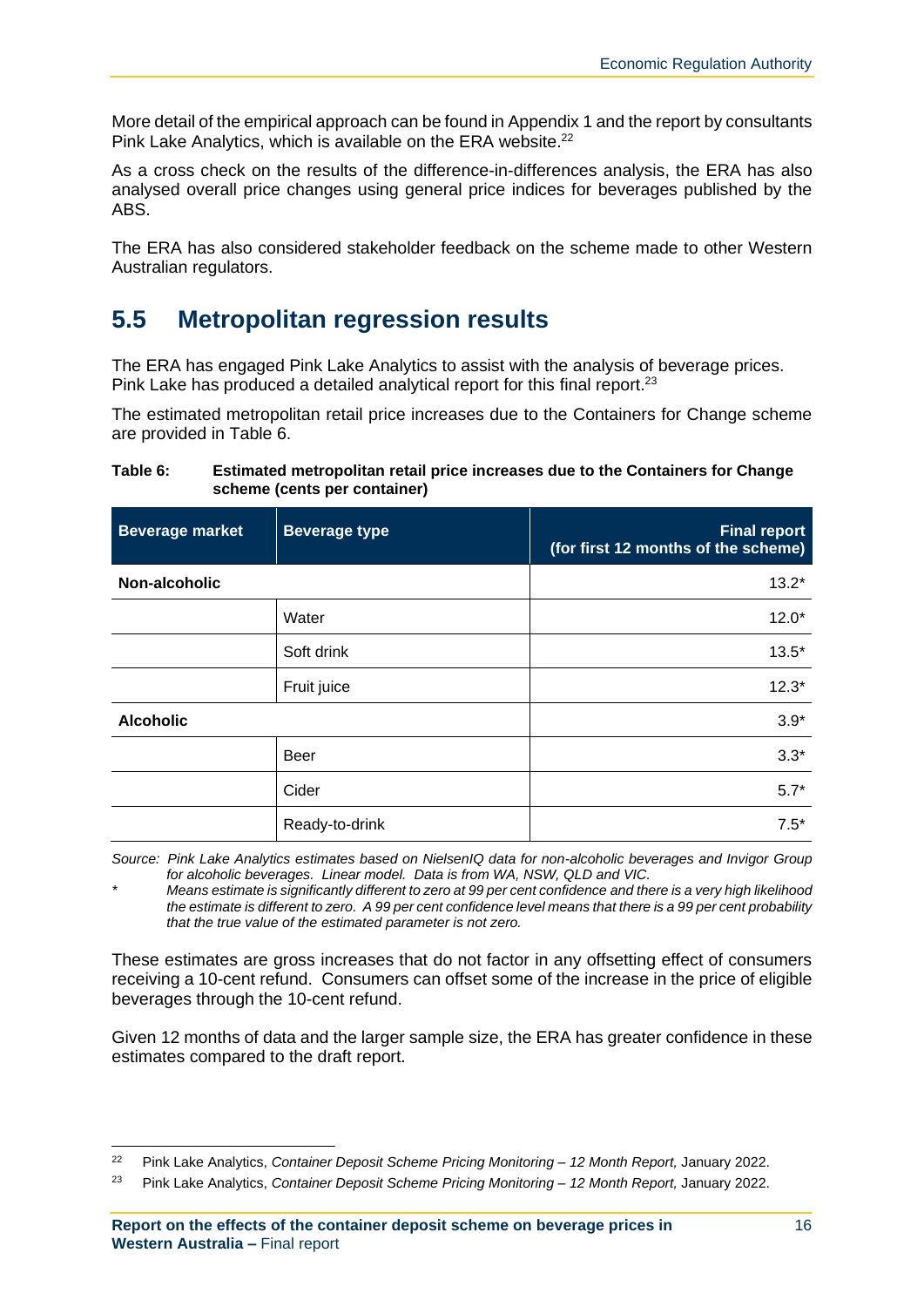### <span id="page-21-0"></span>*5.5.1 Non-alcoholic beverages*

During the first 12 months of the scheme's operation, the ERA estimates that retail prices have increased for non-alcoholic beverages by 13.2 cents per container in metropolitan markets. This estimated increase was significantly different to zero, but in line with the scheme cost of 12.82 cents. This means that we can say with confidence that the true increase from the scheme for non-alcoholic beverages was greater than zero, but not greater than the scheme cost.

The estimated effect of 13.2 cents per container is higher than that reported in the draft report of 10.5 cents per container, which was calculated using data that covers the first six months of the scheme to March 2021.

For non-alcoholic drinks the final estimated price effects were fairly similar across the three beverage types.

The introduction of the scheme has resulted in a statistically significant estimated price increase for soft drink of 13.5 cents, for water of 12.0 cents and for fruit juice of 12.3 cents. This means that we can say with confidence the true increase from the scheme for these categories was greater than zero.

The estimates for soft drinks and fruit juice were more precise than those of water, as water had higher estimation errors.

While the estimated 13.5 cent increase of soft drink in the metropolitan market was greater than 12.82 cents, this estimated increase was not found to be statistically higher than the scheme cost of 12.82 cents.

### <span id="page-21-1"></span>*5.5.2 Alcoholic beverages*

During the first 12 months of the scheme's operation, the estimated price increase for alcoholic beverages was 3.9 cents per container in metropolitan markets. This estimated increase was statistically different to zero and statistically lower than the scheme cost of 12.82 cents. Therefore, the ERA can say with confidence that the true increase from the scheme for alcoholic beverages was less than the scheme cost.

The estimated impact of 3.9 cents per container is lower than that reported in the draft report of 7.6 cents per container, which was calculated using data that covered the first six months of the scheme.

For alcoholic drinks the final estimated price effects did show some variance across the three beverage types.

The introduction of the scheme has resulted in a statistically significant estimated price increase for beer of 3.3 cents, for cider of 5.7 cents and for ready-to-drink of 7.5 cents.

# <span id="page-21-2"></span>**5.6 Regional regression results**

### <span id="page-21-3"></span>*5.6.1 Regional approach*

Beverage markets may have different characteristics in regional areas of Western Australia compared to the metropolitan areas, given differing supply chains and consumer demand. Suppliers in small and/or isolated markets may not face much competition.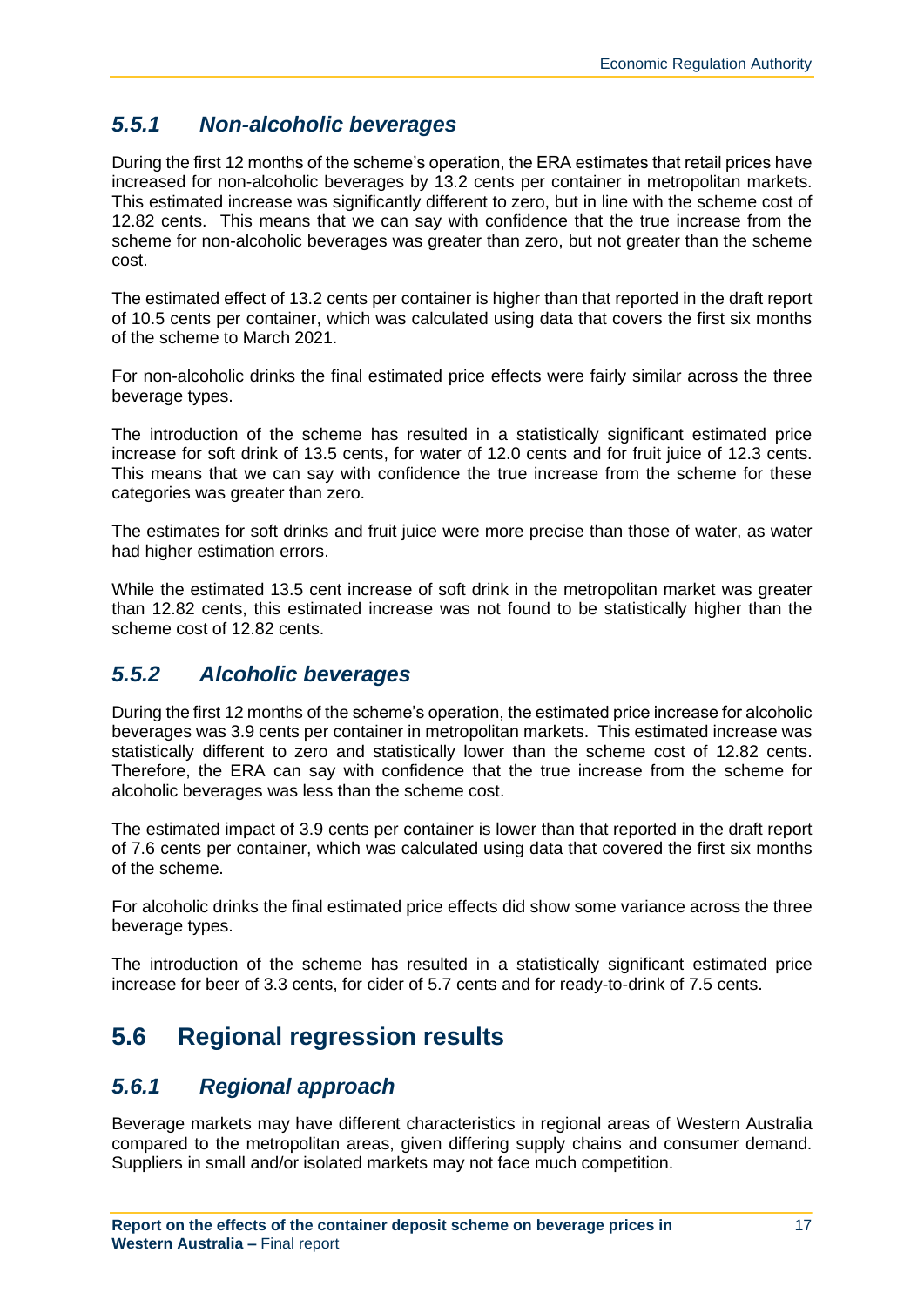These differences between regional and metropolitan markets may result in different price effects from the Containers for Change scheme and it cannot be assumed that effects in the metropolitan areas will be the same as in regional Western Australia.

To understand the effect of the Containers for Change scheme on regional markets, the ERA has undertaken analysis of price data from regional areas.

As the available commercial datasets largely cover metropolitan areas, the ERA engaged the Goomalling Community Resource Centre to collect regional and remote container price data over the review period.

The ERA used econometric analysis to analyse the regional dataset to quantify changes in regional retail beverage prices attributable to the Containers for Change scheme.

#### <span id="page-22-0"></span>*5.6.2 Regional results*

The ERA engaged Pink Lake Analytics to assist with the analysis of regional beverage prices. Pink Lake Analytics produced a detailed analytical report for the final report. $24$ 

The estimated regional retail price increases due to the Containers for Change scheme are provided in [Table 7.](#page-22-1)

| <b>Beverage market</b> | <b>Beverage type</b> | <b>Final report</b><br>(for first 12 months of the scheme) |
|------------------------|----------------------|------------------------------------------------------------|
| Non-alcoholic          |                      | $7.2*$                                                     |
|                        | Water                | (0.9)                                                      |
|                        | Soft drink           | $8.9*$                                                     |
|                        | Fruit juice          | $11.6*$                                                    |
| <b>Alcoholic</b>       |                      | $14.4*$                                                    |
|                        | Beer                 | $13.6*$                                                    |
|                        | Cider                | $32.8*$                                                    |
|                        | Ready-to-drink       | 7.6                                                        |

#### <span id="page-22-1"></span>**Table 7: Estimated regional retail price increase due to the Containers for Change scheme (cents per container)**

*Source: Pink Lake Analytics estimates based on NielsenIQ data for non-alcoholic beverages and Invigor Group for alcoholic beverages. Linear model. Data is from WA, NSW, QLD and VIC.* 

*\* Means estimate is significantly different to zero at 99 per cent confidence and there is a very high likelihood the estimate is different to zero. A 99 per cent confidence level means that there is a 99 per cent probability that the true value of the estimated parameter is not zero.*

These estimates are gross increases that do not factor in any offsetting effect of consumers receiving a 10-cent refund. Consumers can offset some of the increase in the price of eligible beverages through the 10-cent refund.

<sup>24</sup> Pink Lake Analytics, *Container Deposit Scheme Pricing Monitoring – 12 Month Report,* January 2022.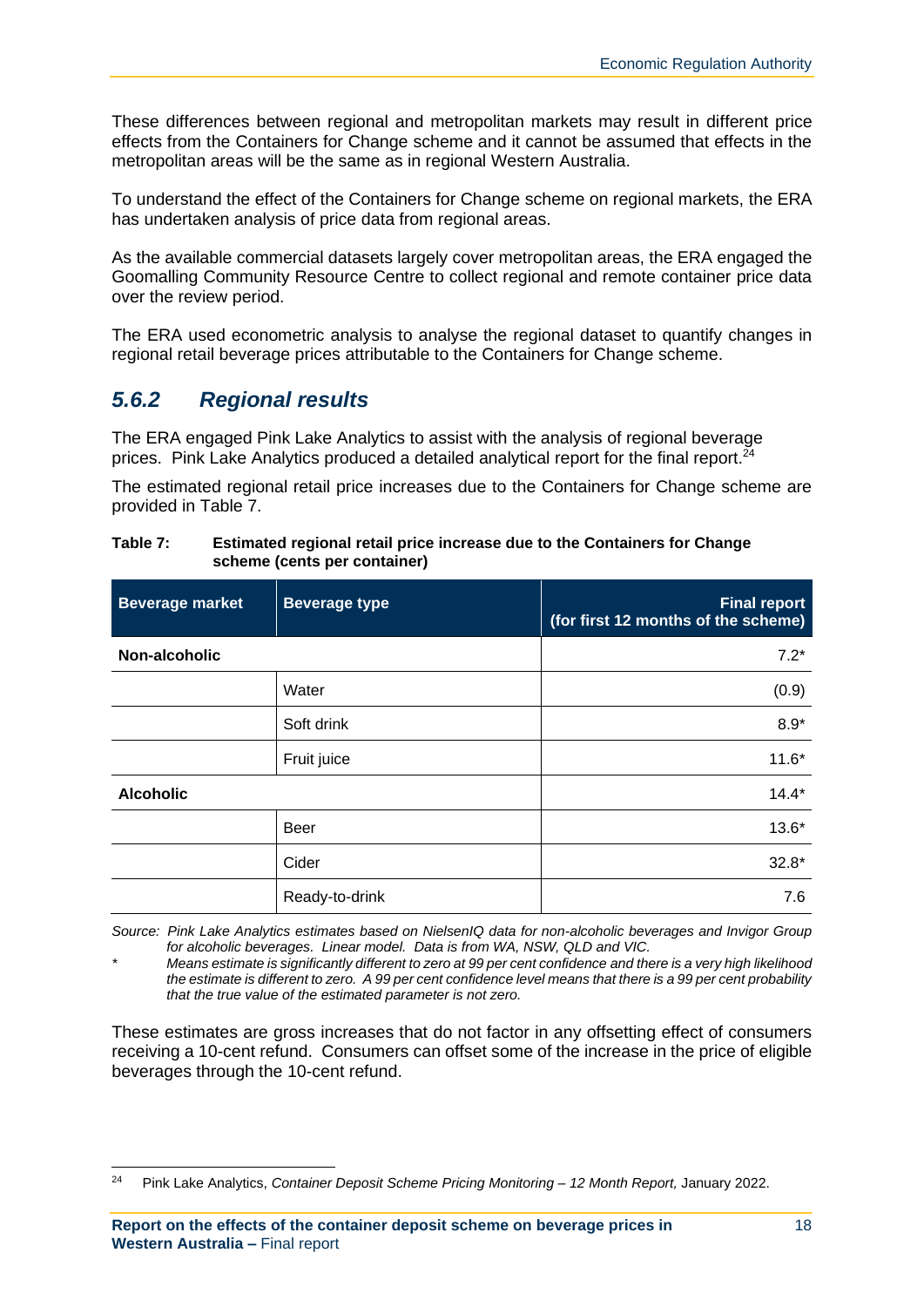#### <span id="page-23-0"></span>*5.6.3 Non-alcoholic beverages*

During the first 12 months of the scheme's operation, the ERA estimates that retail prices have increased for non-alcoholic beverages by 7.2 cents per container in regional markets. This estimated increase was significantly different to zero, and statistically lower than the scheme cost of 12.82 cents. Therefore, the ERA can say with confidence that the true increase from the scheme for regional non-alcoholic beverages was less than the scheme cost.

The estimated impact of 7.2 cents per container was similar to that reported in the draft report of 7.3 cents per container, which was calculated using data that covered the first six months of the scheme. Like the draft report, the small regional sample meant some results were not significantly different to zero.

For non-alcoholic drinks the final estimated price effect did show an increase for soft drinks and fruit juice. The introduction of the scheme has resulted in statistically significant estimated price increases for soft drink of 8.9 cents, and for fruit juice of 11.6 cents. The regional data produced similar estimated price effects to metropolitan data for fruit juice.

The price increase for water was not statistically significant, even at the lower confidence level of 90 per cent. As a result, water in regional areas had no discernible price increase as a result of the scheme.

#### <span id="page-23-1"></span>*5.6.4 Alcoholic beverages*

During the first 12 months of the scheme's operation, the price of alcoholic beverages increased by an estimated 14.4 cents per container in regional markets. This estimated increase was significantly different to zero, and is only statistically greater than the scheme cost of 12.82 cents at the lower confidence level of 90 per cent. This means that the ERAcan say with confidence that the true increase from the scheme for regional alcoholic beverages was greater than zero, but may not be greater than the scheme cost.

The estimated impact of 14.4 cents per container is higher than that reported in the draft report of 8.2 cents per container, which was calculated using data that covers the first six months of the scheme to March 2021. Compared to the draft report, the increased regional sample size has resulted in all estimates being statistically significant at the 90 per cent level.

The final estimated price effect for alcoholic drinks in regional areas are characterised by large variances across the three beverage types. Regional data also produced differing estimated price effects to metropolitan data for beer and cider.

The introduction of the scheme has resulted in a statistically significant estimated price increase for beer of 13.6 cents, and for cider of 32.8 cents. The regional increase in beer was not found to be statistically higher than the scheme cost of 12.82 cents.

There was a weak statistically significant scheme effect observed for the price of ready-todrink beverages in the regional data of 7.6 cents.

The regional results for cider suggest its price increased considerably more than the average alcoholic drink. While this result was statistically significant, it should be treated with caution due to the regional cider market being highly segmented. This segmentation includes a range of highly priced boutique ciders, and differently priced cider products that have unique price movements over time. The resulting volatility of underlying cider prices means that the model has some difficulty producing reliable results.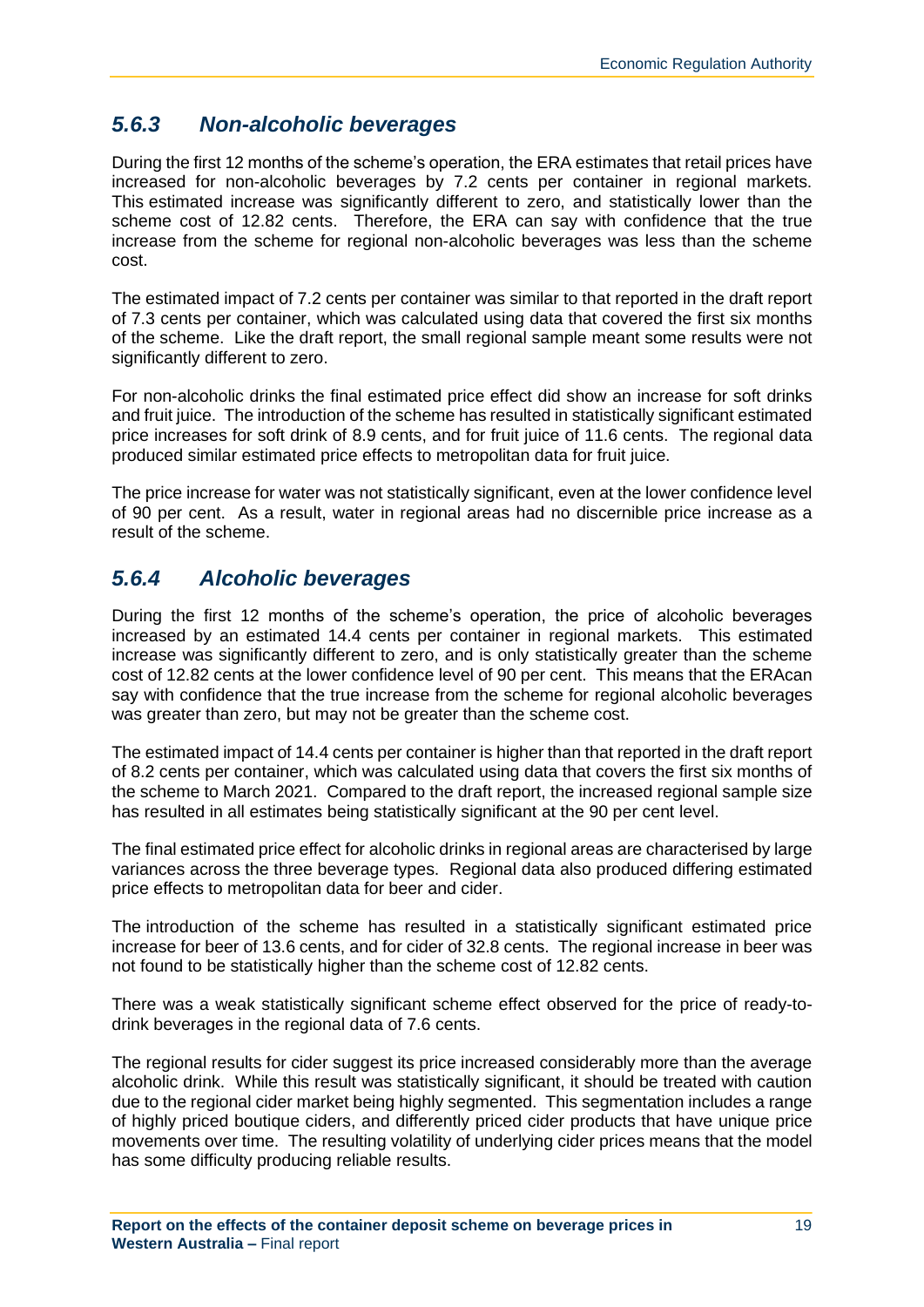Recognising that the large price effect for cider needs to be interpreted with caution, the ERA estimates the average regional alcoholic beverage price effect excluding cider, which produces an estimated price increase of 13.1 cents per container, which is not statistically greater than 12.82 cents. This means that the ERA can say with confidence that the true increase from the scheme for regional alcoholic beverages excluding cider was greater than zero, but not greater than the scheme cost.

### <span id="page-24-0"></span>**5.7 Consumer Price Index cross check**

To cross-check the findings of the regression analysis, the ERA has also considered the changes in price indices for beverages published by the ABS.

The Consumer Price Index (CPI) provides data on beverage prices for the eight capital cities and is released quarterly by the ABS.  $25$  CPI data can provide some high-level trends of what happened to prices after the introduction of the Containers for Change scheme. However, the usefulness of CPI data in measuring the effect of the scheme is limited by its quarterly calculation and its use of broad expenditure categories that include both eligible and ineligible containers.

When considering CPI data the ERA has:

- Analysed how beverage prices have changed since the introduction of the scheme to indicate whether Western Australia has experienced price increases.
- Analysed data on expenditure categories in Perth compared to other capitals to provide a simple high-level estimate of the scheme's price effect in Perth.

The CPI follows 87 expenditure classes that are priced over time in each of the eight capital cities. Of these, the ERA has analysed the following:

- 1. Alcoholic beverages: a broad expenditure group that includes some eligible beverages.
- 2. Beer: a category mostly made up of beverages eligible for the Containers for Change scheme.
- 3. Milk: a broad expenditure group that includes some eligible beverages for smaller flavoured milk products.
- 4. Non-alcoholic (waters, soft drinks and juices): a category mostly made up of beverage containers eligible for the Containers for Change scheme.
- 5. Spirits: a broad expenditure group that includes some eligible containers for ready-todrink beverages.
- 6. Wine: a category not eligible for the Containers for Change scheme.

For these CPI categories, Pink Lake Analytics analysed how beverage prices changed after the introduction of the scheme in Western Australia and compared this to the change in other capital cities. Pink Lake found that:

• Beer and non-alcoholic beverages increased after the September 2020 quarter.

<sup>25</sup> Australian Bureau of Statistics, *Consumer Price Index, Australia – September 2021*, available [online.](https://www.abs.gov.au/statistics/economy/price-indexes-and-inflation/consumer-price-index-australia/sep-2021)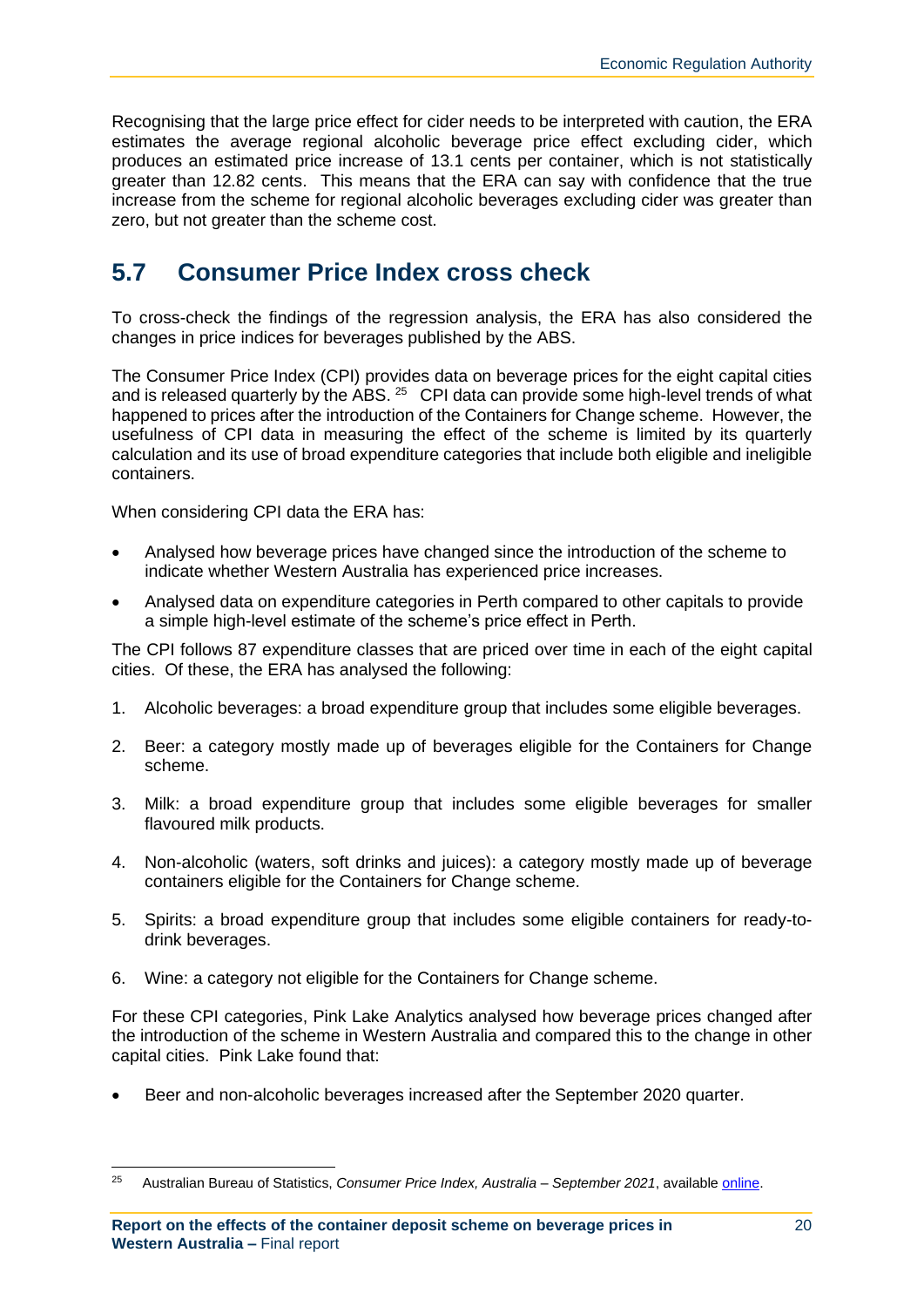- For milk, alcoholic and spirits there were smaller price increases over the year (eligible containers make up only a small part of these categories).
- Wine prices slightly decreased (wine is not eligible for the scheme).
- Since September 2020, Perth beverage prices have increased by more than prices in other capitals, except for wine.

Pink Lake Analytics compared the CPI change for these expenditure categories in Perth to that of a composite index compiled from these categories in other capitals to provide simple estimates of the scheme's price effects in Perth, detailed in [Table 8.](#page-25-0)

| <b>ABS</b><br>expenditure<br>category | <b>CPI change</b><br><b>Perth</b><br>(%)<br>(A) | <b>CPI change</b><br>other capitals<br>$(\%)$<br>(B) | <b>Scheme</b><br>effect<br>(%)<br>$(C = A - B)$ | <b>Container</b><br>price<br>\$)<br>$(D)^*$ | <b>Scheme</b><br>effect<br>(cents)<br>$(E = C \times D)^{\#}$ |
|---------------------------------------|-------------------------------------------------|------------------------------------------------------|-------------------------------------------------|---------------------------------------------|---------------------------------------------------------------|
| Alcoholic                             | 2.8                                             | 1.4                                                  | 1.3                                             | 4.0                                         | 5.4                                                           |
| <b>Beer</b>                           | 3.6                                             | 1.2                                                  | 2.3                                             | 3.8                                         | 8.8                                                           |
| <b>Milk</b>                           | 1.7                                             | 0.7                                                  | 1.0                                             | ۰                                           |                                                               |
| Non-alcoholic                         | 12.4                                            | 1.7                                                  | 10.5                                            | 1.2                                         | 12.9                                                          |
| <b>Spirits</b>                        | 3.4                                             | 1.7                                                  | 1.6                                             | ٠                                           |                                                               |
| Wine                                  | 1.3                                             | 1.4                                                  | $-0.1$                                          | ۰                                           |                                                               |

<span id="page-25-0"></span>**Table 8: Simple estimate of the scheme's effect on price from CPI beverage data.** 

*Source: Pink Lake Analytics analysis based ABS CPI data and Invigor and Nielsen price data. \* Median beverage container prices observed before the scheme's introduction based on NielsenIQ data for non-alcoholic beverages and Invigor Group data for alcoholic beverages.*

*# Numbers may vary due to rounding.*

The analysis in [Table 8](#page-25-0) is structured as follows.

- Columns A and B show the price increases for each category in Perth and the other capitals following the scheme's introduction, and Column C shows the difference between these increases.
- Column D contains estimates in dollars of the Perth price of each type of container before the scheme's introduction.
- Column E multiplies that individual container price by the difference in price increases between Perth and the other capitals (Column C) to estimate the increase in prices caused by the scheme, measured in cents.

The CPI comparison shows that the largest effects are in the expenditure classes of beer and non-alcoholic beverages. This is to be expected, as eligible containers make up a large part of these categories.

The scheme's effects measured in cents per container varied from the effect estimated in the Invigor and Nielsen retail price data:

- For beer, the CPI estimate is 8.8 cents per container compared to an estimate of 3.3 cents from the analysis of Invigor's retail price data.
- For non-alcoholic beverages, the CPI estimate is 12.9 cents compared to an estimate of 13.2 cents from the analysis of Nielsen's retail price data.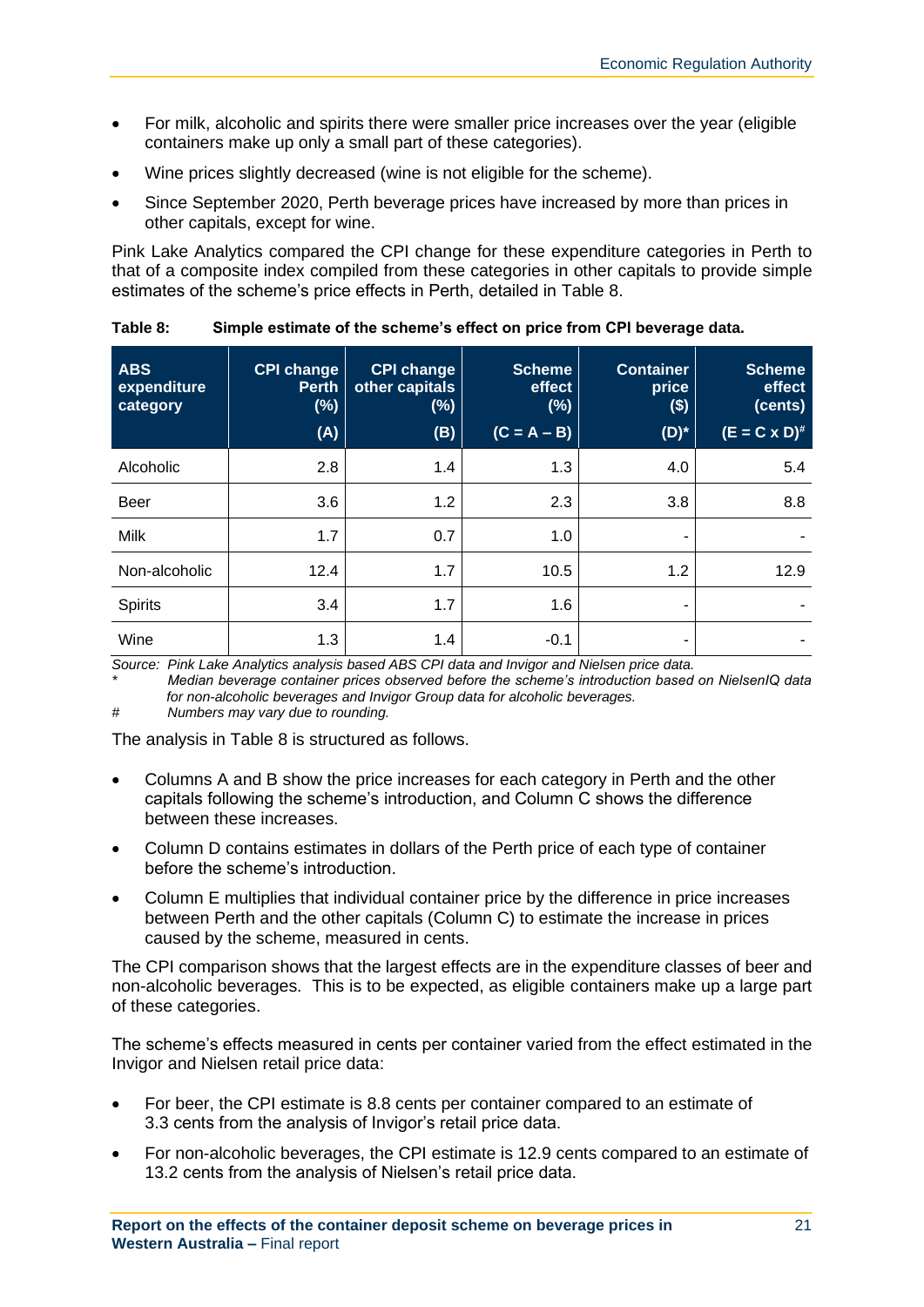CPI data, where available, indicates that beverage prices Western Australia have been increasing.

The granular data that underlies the difference-in-differences analysis, along with controls for other variables that have explanatory power with price, are likely to provide a more accurate estimate of the scheme price change. The CPI cross-check indicates that prices did increase in Perth for beverages, with the same relativity observed for scheme price effects between non-alcoholic and alcoholic drinks. The CPI analysis provides some confirmation of the difference-in-differences estimates produced for the metropolitan areas.

### <span id="page-26-0"></span>**5.8 Customer complaints**

The ERA considered customer complaints received about price increases from the scheme.

The ERA has liaised with DWER and WARRRL to understand customer complaints received over the first 12 months of the scheme's operation.

Eight complaints were received about retail beverage prices, mostly when the scheme first started.

In response to the ERA's draft report, the ERA received two general submissions. One submission noted price effects and commented that the price impacts were in line with other state experiences. The other provided general comment on the scheme.

From the feedback from DWER and WARRRL, and the ERA's interactions with the public, it appears that some consumers expected prices to rise by no more than 10 cents per container, as this is the value of the refund they can claim. However, WARRRL also charges suppliers for its operating and administrative costs, in addition to the 10 cent refund cost. Suppliers and retailers may also incur their own internal costs adopting and implementing the scheme. Some consumers were also not aware of the different scheme prices that WARRRL charges suppliers, which vary by material.

The ERA considers that the small number of complaints indicates that, in most cases, price increases following the introduction of the scheme were likely to have been less than or in line with consumers' expectations.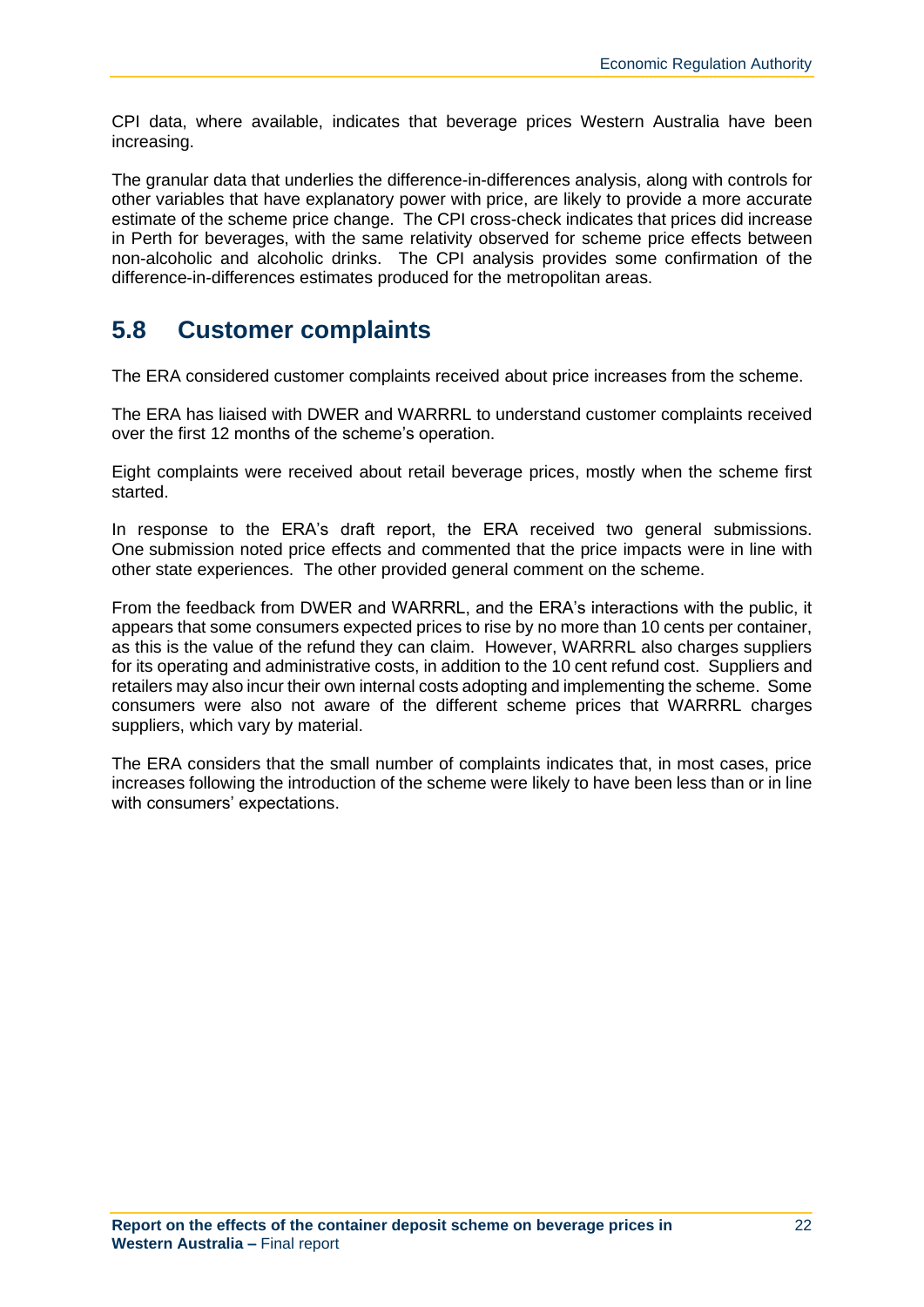#### **Findings**

The ERA finds that:

- Based on the first 12 months of the scheme, the estimated retail price increases due to the Containers for Change scheme were:
	- o For non-alcoholic beverages, 13.2 cents per container in metropolitan markets.
	- o For alcoholic beverages, 3.9 cents per container in metropolitan markets.
- Overall, regional retail price changes were more variable than the metropolitan area due to the smaller regional data set.
- With the exception of regional cider (which has a small sample size), the average price increases were consistent with the cost of administering and operating the scheme, with some beverage categories increasing by less than that cost.
- CPI data indicates that the introduction of Containers for Change did increase the retail prices of beverages covered by scheme.
- There were very few complaints about retail beverage price changes resulting from the scheme.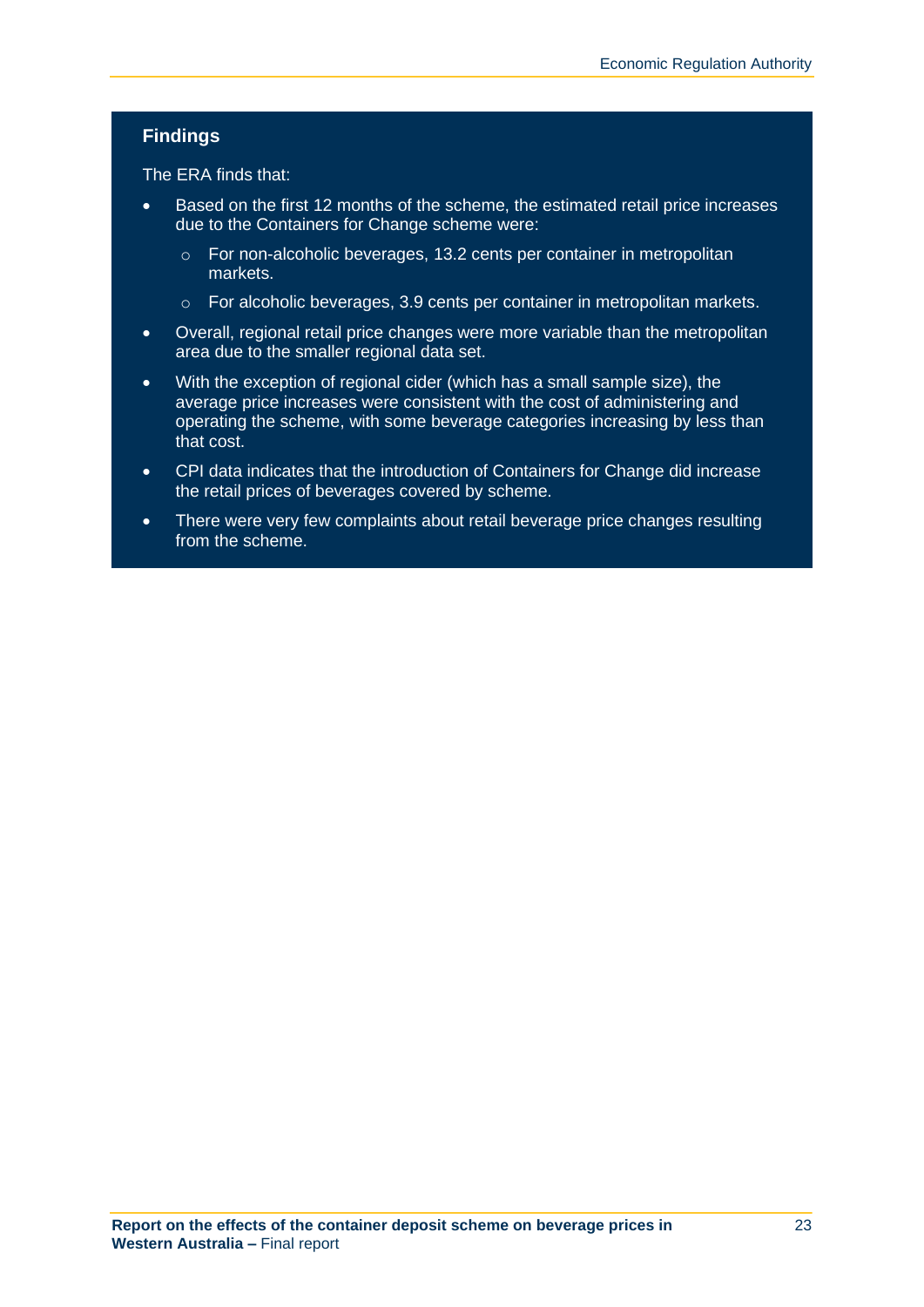# <span id="page-28-0"></span>**6. Consistency of changes in prices with costs incurred by suppliers**

#### **Main points**

- The ERA examined whether increases in beverage prices were more than the costs of running the scheme.
- On average, beverage prices rose by less than the weighted average scheme cost of 12.82 cents.
- The average beverage price increases in Western Australia were very similar to those seen in other states when container deposit schemes were introduced.

### <span id="page-28-1"></span>**6.1 Comparison of price changes and the cost to suppliers**

Following the analysis of beverage price data, the ERA examined whether changes in beverage prices were more than the costs incurred under the scheme.

The scheme imposes a direct cost on businesses that supply beverages in eligible containers in Western Australia. It is to be expected that suppliers will pass through at least some of this cost to consumers. Price monitoring can detect whether the increase in consumer prices following the scheme's introduction has been less than, roughly equal to, or more than is needed for businesses to recover their extra costs. In practice, the proportion of the scheme cost that suppliers are able to pass through to consumers will depend on a range of factors, particularly on how responsive both the supply of, and demand for, beverages are to price changes.

Beverage price monitoring reviews following the introduction of similar schemes in the Australian Capital Territory, Queensland and New South Wales found that the beverage markets under review were "workably competitive". In such markets, prices typically reflect underlying costs due to rivalry between companies.

The ERA has compared the retail price increases due to the introduction of Containers for Change with the weighted average scheme price of 12.82 cents per container, to assess whether average retail price increases due to the scheme were statistically higher than the scheme price.

It is possible for the average estimated retail price increases for some beverage categories to exceed the overall scheme price. A price estimate greater than 12.82 cents may be due to:

- The estimate's natural estimation error. This means that the estimated price effect of the scheme may be higher or lower than the true effect of the scheme.
- Other factors unrelated to the container deposit scheme. Whilst the model attempts to estimate/isolate the scheme effect on prices through controlling for product characteristics, there may be omitted variables given the inability to observe and incorporate all price factors into the difference-in-difference model.
- Suppliers may incur some level of indirect costs above the direct costs charged by WARRRL. These indirect costs could be passed through to beverage prices, which are captured by the model, but not included within the scheme price.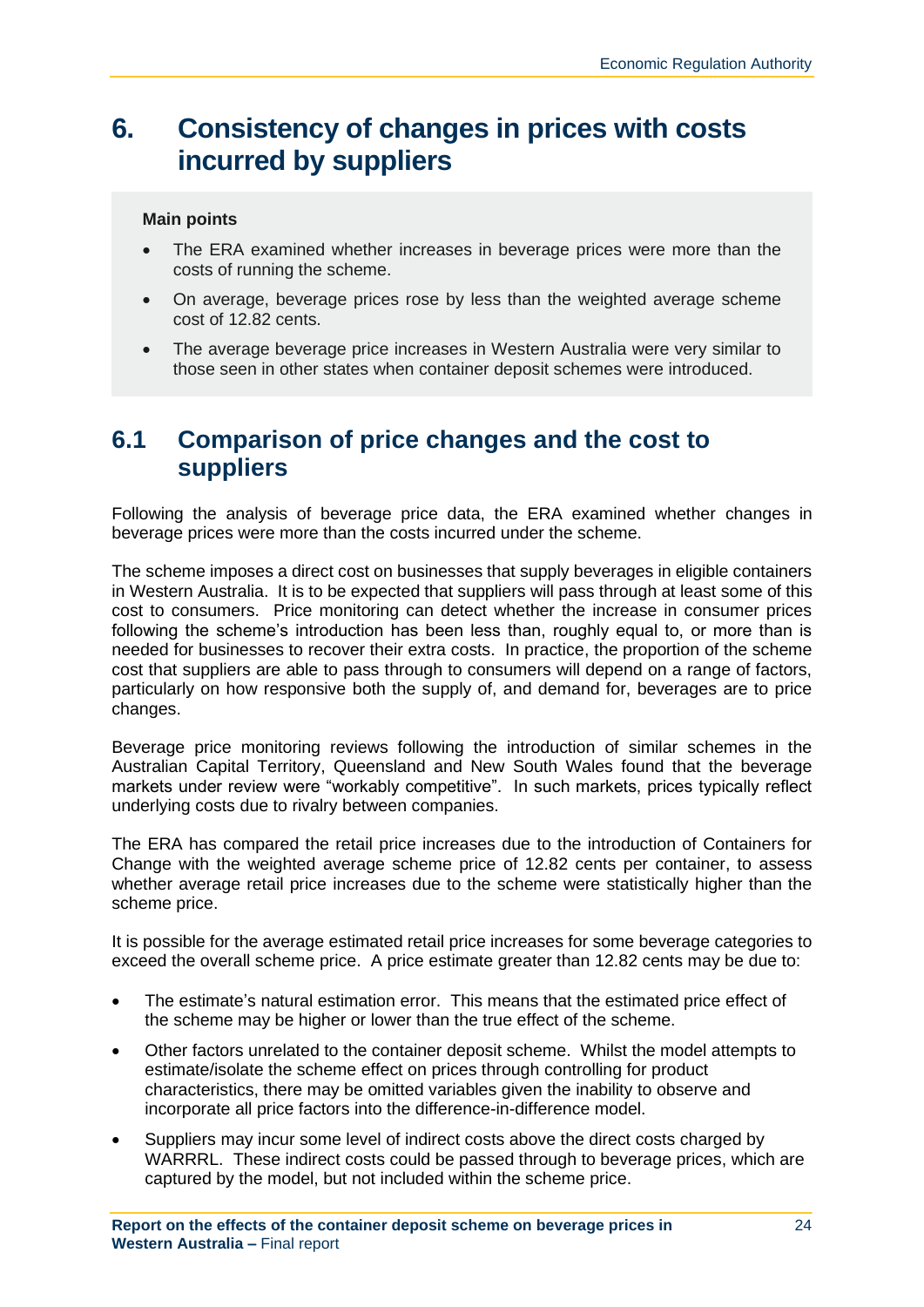The estimates of the retail price change attributable to the introduction of the scheme are shown in Figure 4 and Figure 5. The blue line is the weighted average scheme price of 12.82 cents per container (including GST).

As the model estimates have some degree of uncertainty, confidence intervals are presented to indicate the precision of such estimates. A confidence interval presents a range of values that the true estimate is likely to be at a specified probability. The bars in the figures below represent 95 per cent confidence intervals of the estimates. That is, there is a 95 per cent probability that the calculated confidence interval encompasses the true value of the parameter.

**Figure 4: Estimated metropolitan price changes from the scheme with error bars representing 95% confidence intervals.**



Metropolitan

*Source: Pink Lake Analytics analysis based on NielsenIQ data for non-alcoholic beverages and Invigor Group for alcoholic beverages.*

*A confidence interval is a range of values that there is a specified probability that the true value of a*  parameter lies within it. There is a 95 per cent probability that the calculated confidence interval *encompasses the true value of the parameter. The narrower the confidence interval the more confidence we have that the estimate reflects the actual effect. The wider the confidence interval the less confidence we have that the estimate reflects the actual effect.*

*\* Means estimate is significantly different to zero at 99 per cent confidence and there is a very high likelihood the estimate is different to zero. A 99 per cent confidence level means that there is a 99 per cent probability that the true value of the estimated parameter is not zero.*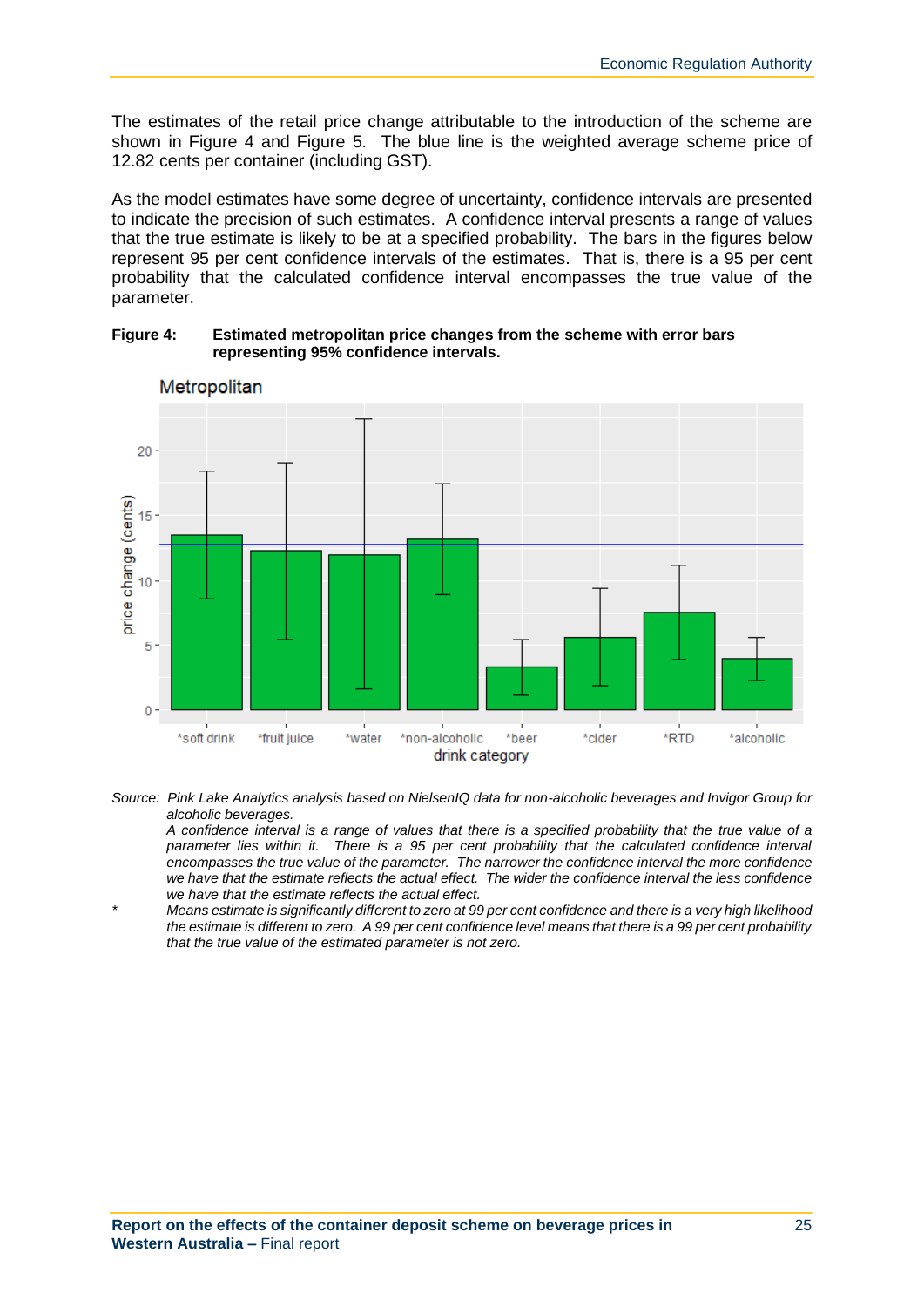

#### **Figure 5: Estimated regional price changes from the scheme with error bars representing 95% confidence intervals.**

*Source: Pink Lake Analytics analysis based on regional data.*

*A confidence interval is a range of values that there is a specified probability that the true value of a*  parameter lies within it. There is a 95 per cent probability that the calculated confidence interval *encompasses the true value of the parameter. The narrower the confidence interval the more confidence we have that the estimate reflects the actual effect. The wider the confidence interval the less confidence we have that the estimate reflects the actual effect.*

*\* Means estimate is significantly different to zero at 99 per cent confidence and there is a very high likelihood the estimate is different to zero. A 99 per cent confidence level means that there is a 99 per cent probability that the true value of the estimated parameter is not zero.*

The figures above illustrate that:

- There is a high likelihood that beverage prices did not increase by amounts greater than the scheme cost. The majority of estimates were not significantly higher than 12.82 cents at a 95 per cent level (that is, with a confidence interval completely above the blue line).
- There is a high likelihood that multiple beverage categories experienced a price increase from the scheme which are less than the scheme cost. There are categories of beverages where price changes are significantly lower than the 12.82 cent level (that is, with a confidence interval completely below the blue line).
- The regional cider price effects was large and needs to be interpreted with caution. Based on the observed price data, there is a high likelihood that the scheme's price effect for regional cider increased by more than the scheme cost.

The estimated overall retail price increase across most beverage categories is equal to or less than the scheme price. The exceptions to this are:

• For soft drinks in the metropolitan area and beer in the regional areas. While both the estimated price increases are above 12.82 cents, the 12.82 cents benchmark falls within the confidence interval of the category's price estimate and therefore the price increases are not statistically greater than the scheme price. Furthermore, the estimated effects for both beverage categories are reasonably close to the scheme price.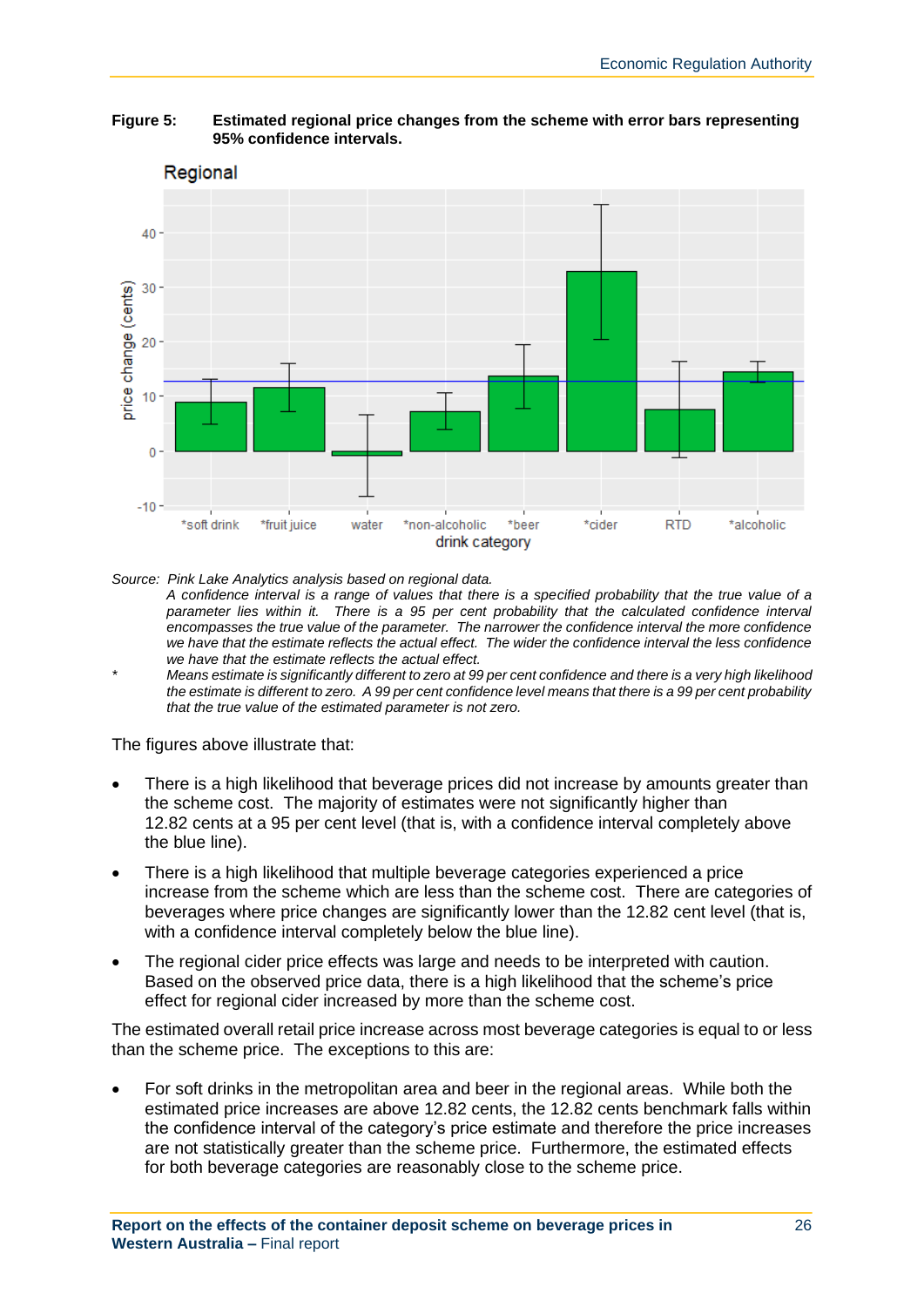• For cider in the regional areas. Regional cider has a large increase above the 12.82 cent benchmark. This result has been further investigated and the underlying price data reviewed. While this result was statistically significant, it should be treated with caution. Regional cider products appear to be highly segmented with prices displaying a lot of volatility, both in terms of large price differences between cider products but also high changes in price over time.

Overall, estimated beverage prices have not risen by more than the weighted average scheme cost and in many cases by less than this amount.

### <span id="page-31-0"></span>**6.2 Comparison with other regulators' findings on price effects**

The ERA's findings are broadly similar to outcomes of reviews on container deposit schemes in other jurisdictions.

- IPART estimated that for the first year of the operation of the New South Wales scheme, average retail beverage prices increased by 7.7 cents per container. This was less than the average direct cost of the scheme, which was 9.3 cents per container (including GST). The average price increase varied across beverage markets and categories, with non-alcoholic beverage prices increasing by 10.1 cents per container and alcoholic beverage prices increasing by 5.1 cents per container.<sup>26</sup>
- The ICRC estimated that for the first year of the operation of the Australian Capital Territory's scheme average retail beverage prices of non-alcoholic beverages increased by 10 cents and promotional alcoholic beverage prices increased by 11 cents. While this was more than the average direct cost of the scheme, which was 7.5 cents per container (including GST), the ICRC estimated that changes in beverage prices appeared consistent with what would be expected in a workably competitive market. $27, 28$
- The QPC estimated that for the first year of the operation of Queensland's scheme average retail prices of non-alcoholic beverages increased by 9 cents and alcoholic beverages increased by 9.9 cents per container. This was less than the average direct cost of the scheme, which over the period was 11.2 cents per container (including GST).<sup>29</sup>

From the experience of schemes in other states, some monthly variability of direct costs arises from changes in the number and type of containers collected and returned. This variability generally is higher in the early months of the scheme, and then reduces as consumer behaviour adapts to the scheme.

<sup>26</sup> IPART, *NSW Container Deposit Scheme: Monitoring the impacts on container beverage prices and competition – Final Report,* December 2018, p 2.

<sup>27</sup> Independent Competition and Regulatory Commission, *Final Report* - *Container Deposit Scheme Price Monitoring*, July 2019, p. xviii.

<sup>&</sup>lt;sup>28</sup> In terms of the price impact of the scheme, the ERA's final findings are less comparable between the ERA and Commission because of differences in the type of prices, data used and analytical approach.

<sup>29</sup> Queensland Productivity Commission, *Final Report - Container Refund Scheme: Price monitoring review,*  August 2019, pp. vi-vii.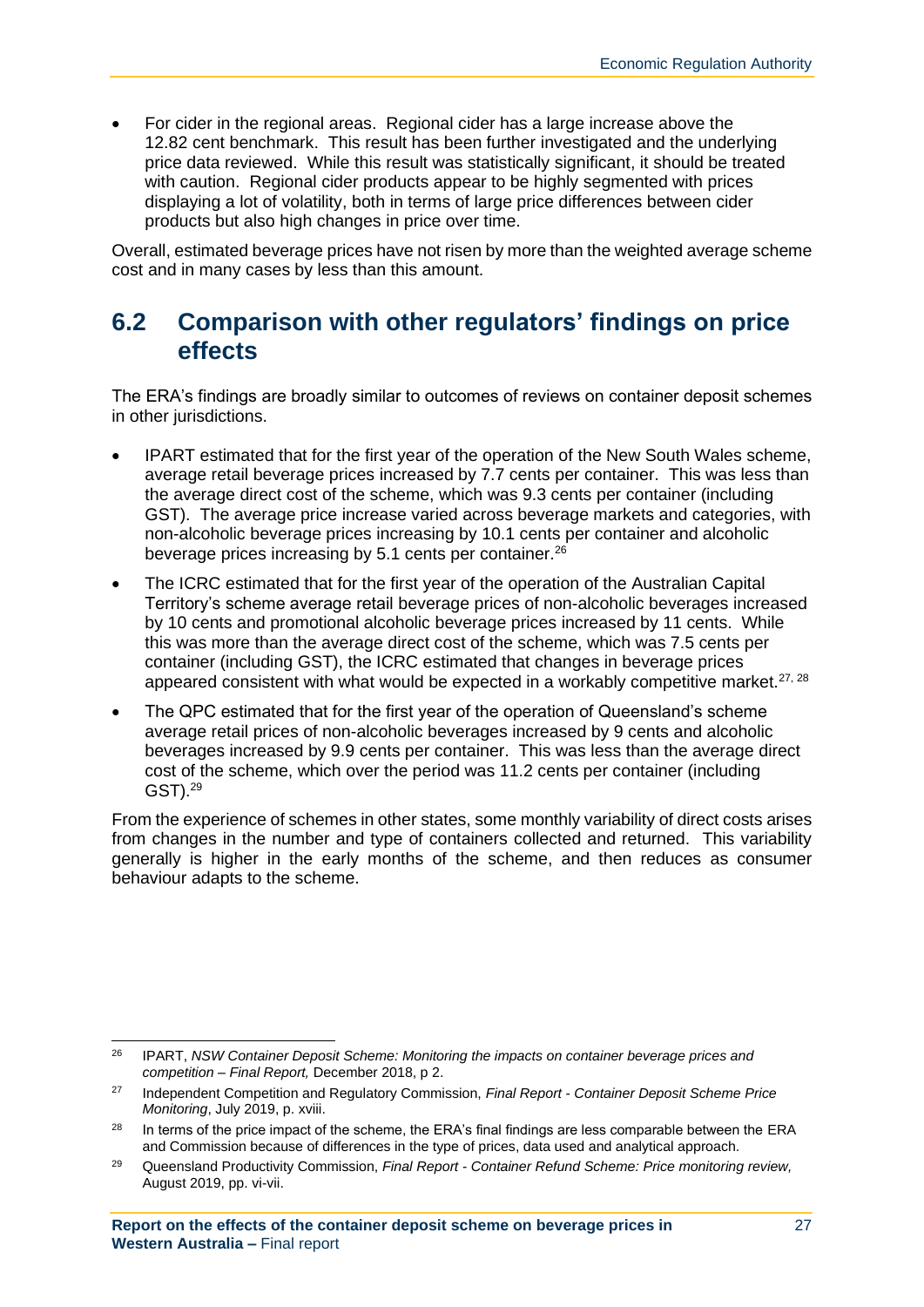Regulators in New South Wales and the Australian Capital Territory also found that the price increases attributable to their schemes were consistent with a workably competitive market. <sup>30,31</sup> Price increases were broadly in line with scheme costs and did not suggest cost overrecoveries.

#### **Findings**

The ERA finds that:

- Overall beverage prices have not risen by more than the weighted average scheme cost, and in most cases have risen by less than this amount.
- The size of the estimated beverage price increase from the scheme does vary by beverage category. Prices in some beverage categories increased by less than the scheme cost.
- The ERA's findings are broadly consistent with evaluations of container deposit schemes in other jurisdictions.

<sup>30</sup> IPART, *NSW Container Deposit Scheme: Monitoring the impacts on container beverage prices and competition – Final Report,* December 2018, pp 94-95.

<sup>31</sup> Independent Competition and Regulatory Commission, *Final Report* - *Container Deposit Scheme Price Monitoring*, July 2019, p. 65.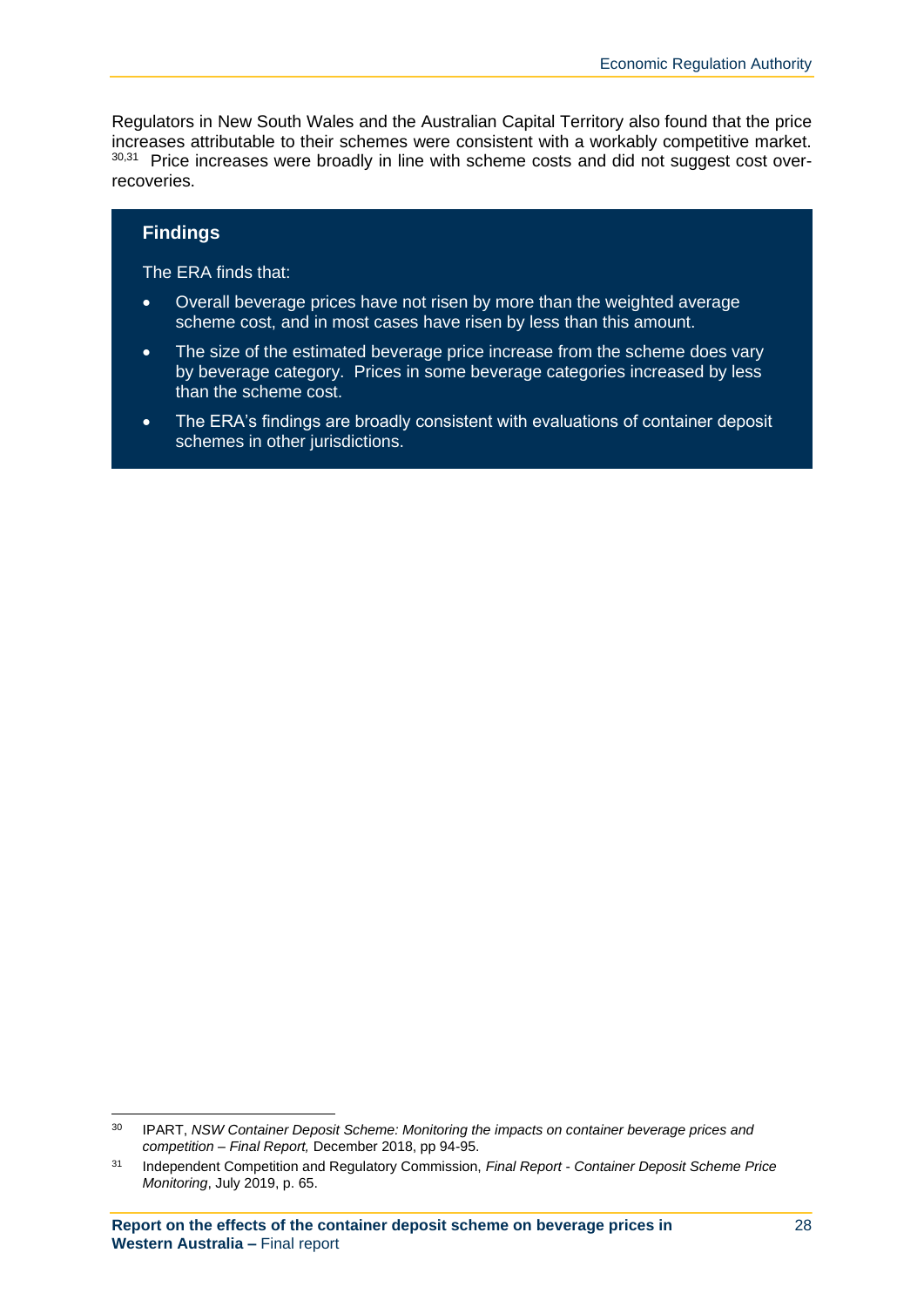# <span id="page-33-0"></span>**7. Need for ongoing price monitoring**

The Treasurer asked the ERA to assess whether ongoing price monitoring was needed beyond the first year of the scheme.

The ERA finds that overall prices have not been increasing by more than the additional cost incurred by suppliers as a result of the scheme, and consumer complaints about the scheme's effects on prices have been very few. Therefore, the ERA does not recommend further monitoring. The experience in other states also supports the ERA recommendation not to continue to monitor prices.

#### **Findings**

The ERA finds that:

- Data collected to date indicate that overall beverage prices have not risen by more than the weighted average scheme cost.
- There is no evidence to suggest that suppliers and retailers of beverages have exploited the introduction of the container deposit scheme to increase beverages prices by an amount in excess of the additional costs incurred as a result of the scheme.
- There is no justification for ongoing price monitoring.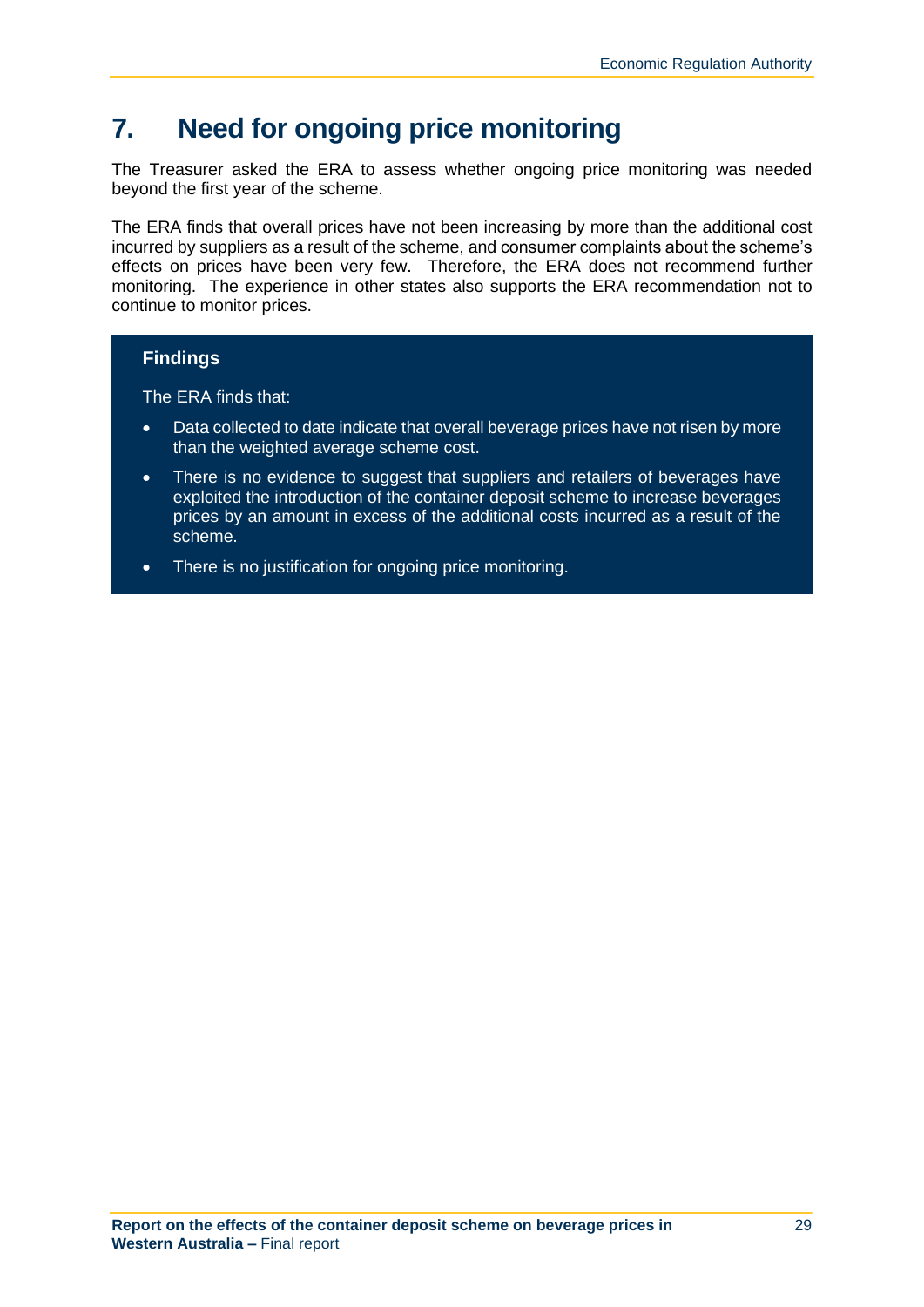### <span id="page-34-0"></span>**Appendix 1 Terms of reference**

REPORT ON THE EFFECTS OF THE CONTAINER DEPOSIT SCHEME ON BEVERAGE PRICES IN WESTERN AUSTRALIA

28 May 2019

I, BEN WYATT, Treasurer, pursuant to section 38 (1)(b) of the Economic Regulation Authority Act 2003, request that the Economic Regulation Authority (ERA) monitor prices of beverages in containers affected by the Container Deposit Scheme (the Scheme) in accordance with these terms of reference.

The ERA is to monitor prices across Western Australia before commencement of the Scheme and for the following year (the monitoring period). In conducting price monitoring, the ERA should consider:

- 1. changes in the prices of beverages during the monitoring period and, in particular, whether the prices of beverages increase by more than the amount suppliers are charged by the Scheme Coordinator; and
- 2. information provided by Scheme participants, retailers, and consumers through consultation.

The ERA is to report to the Treasurer on:

- 1. the effect of the Scheme on prices of beverages during the monitoring period;
- 2. the method applied by the ERA to assess the effect of the Scheme on prices of beverages during the monitoring period; and
- 3. recommendations to address any adverse effects on prices arising from the Scheme and on the need to continue price monitoring.

The ERA will release a draft report about the above matters based on analysis of the first six months of operation of the Scheme, for public consultation. The ERA will provide a final report, including recommendations, no later than six months after the monitoring period has concluded.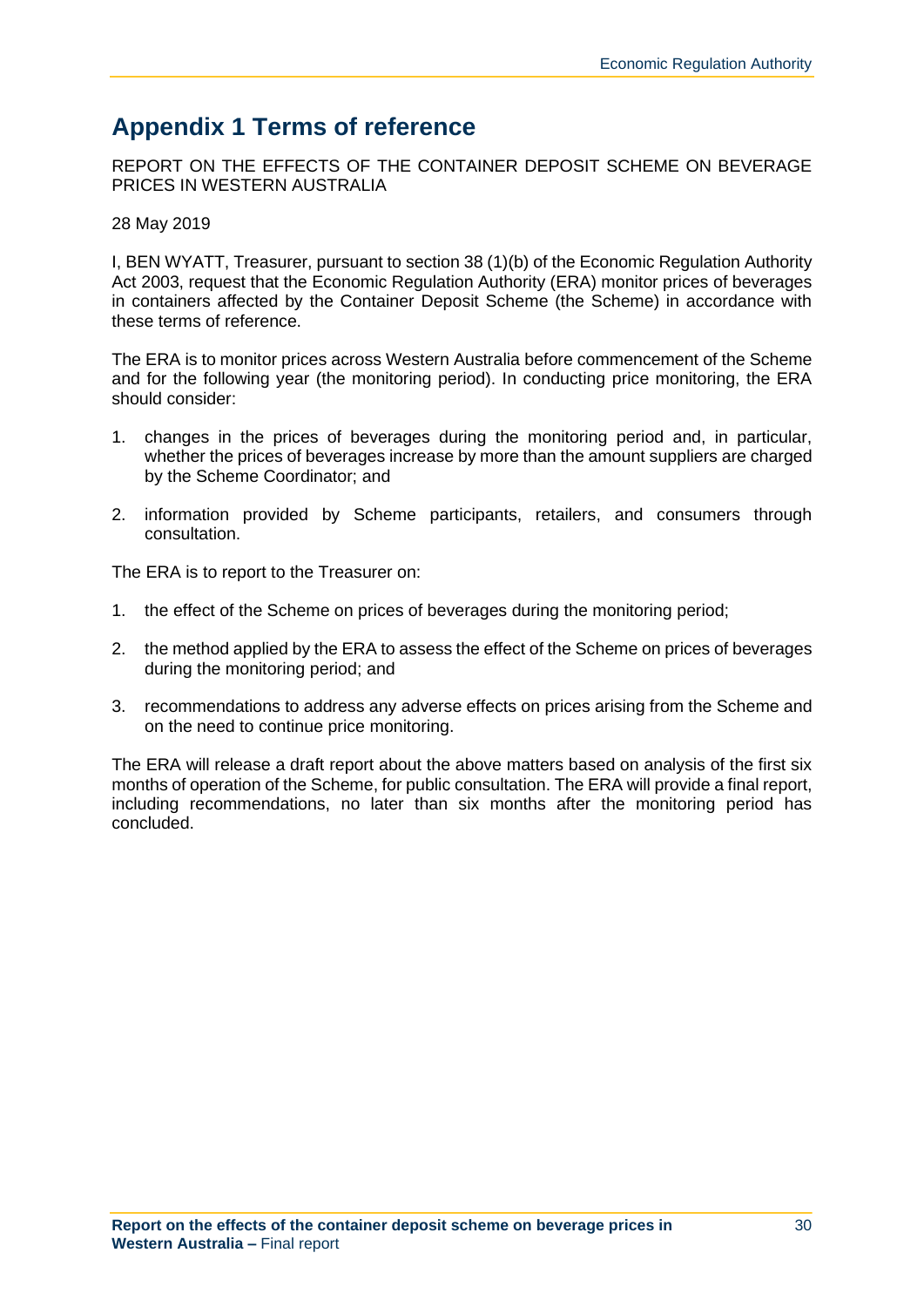# <span id="page-35-0"></span>**Appendix 2 Empirical approach**

Quantifying a policy effect through the difference-in-differences approach requires regression modelling.

The difference-in-differences method is the most robust method available to quantify the price impact of a market intervention such as a container deposit scheme. The difference-indifferences approach has been applied in rigorous ways by other regulators, with the same proposed datasets.

The approach performs regression analysis on beverage container prices for each container category (that is, each market segment) to isolate the impact of the container deposit scheme.

For each beverage category, price changes due to the scheme are quantified using the following regression model.

$$
P_{it} = \beta_0 + \beta_1 WA + \beta_2 CDSWA + \beta_3 WA CDSWA + y_{i,t,r} X_{i,t,r} + \beta_4 Time_t + \epsilon_{i,t}
$$

where:

- $P_{it}$  is the price of product i at time t, expressed in \$ per container
- *WA* is an indicator variable, equalling 1 if product i is sold in WA, and 0 otherwise
- *CDSWA* 1 if time *t* is after the introduction of the scheme in WA and 0 otherwise.
- *WA x CDSWA* denotes the interaction between the WA and CDSWA indicator variables, and equals 1 if *WA* = 1 and *CDSWA* = 1
- *Xit* is a set of confounding attributes associated with product *i* in month *t.* These factors are included as control variables to isolate the impacts of these confounding variables on beverage prices. Confounding attributes may include: product sizes, package types and manufacturers.
- *Time<sup>t</sup>* is a time variable.
- $E_{it}$  the error term.

Of note:

- The dependent variable in the regression is the price of a product.
- *B*<sub>0</sub> is an intercept term that represents a starting price for an 'average product' at the start of the period.
- *B*<sub>1</sub> captures possible differences in beverage prices between Western Australia and the other control states.
- *B<sub>2</sub>* captures general price escalation for both Western Australia and the control state after treatment.
- *Β<sup>3</sup>* is the main coefficient of interest which captures the average change in beverage prices in Western Australia that is due to the scheme. This is the difference-indifferences estimates, which captures the price impact of the scheme attributable to the scheme itself in each of the relevant months.